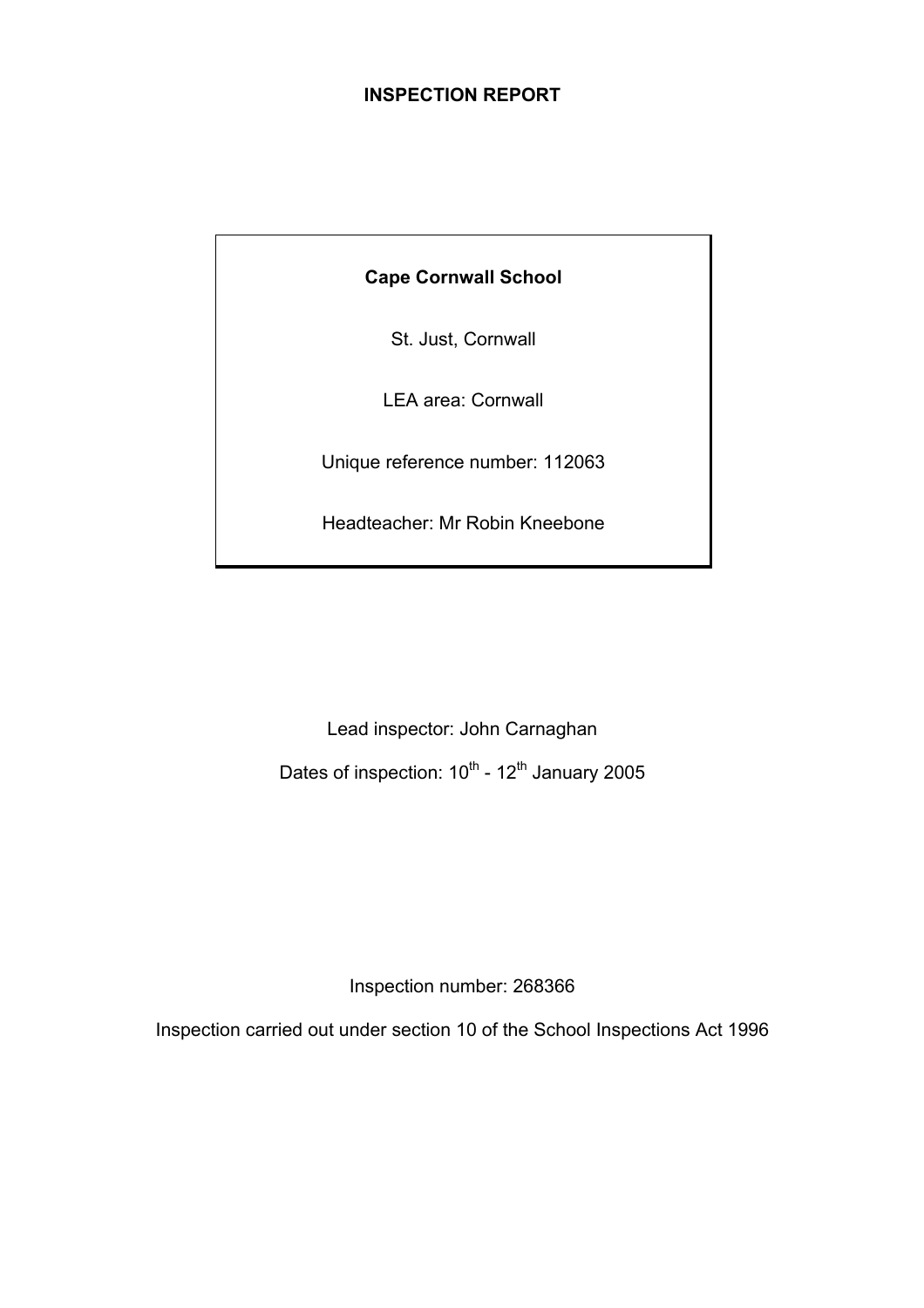#### © Crown copyright 2005

This report may be reproduced in whole or in part for non-commercial educational purposes, provided that all extracts quoted are reproduced verbatim without adaptation and on condition that the source and date thereof are stated.

Further copies of this report are obtainable from the school. Under the School Inspections Act 1996, the school must provide a copy of this report and/or its summary free of charge to certain categories of people. A charge not exceeding the full cost of reproduction may be made for any other copies supplied.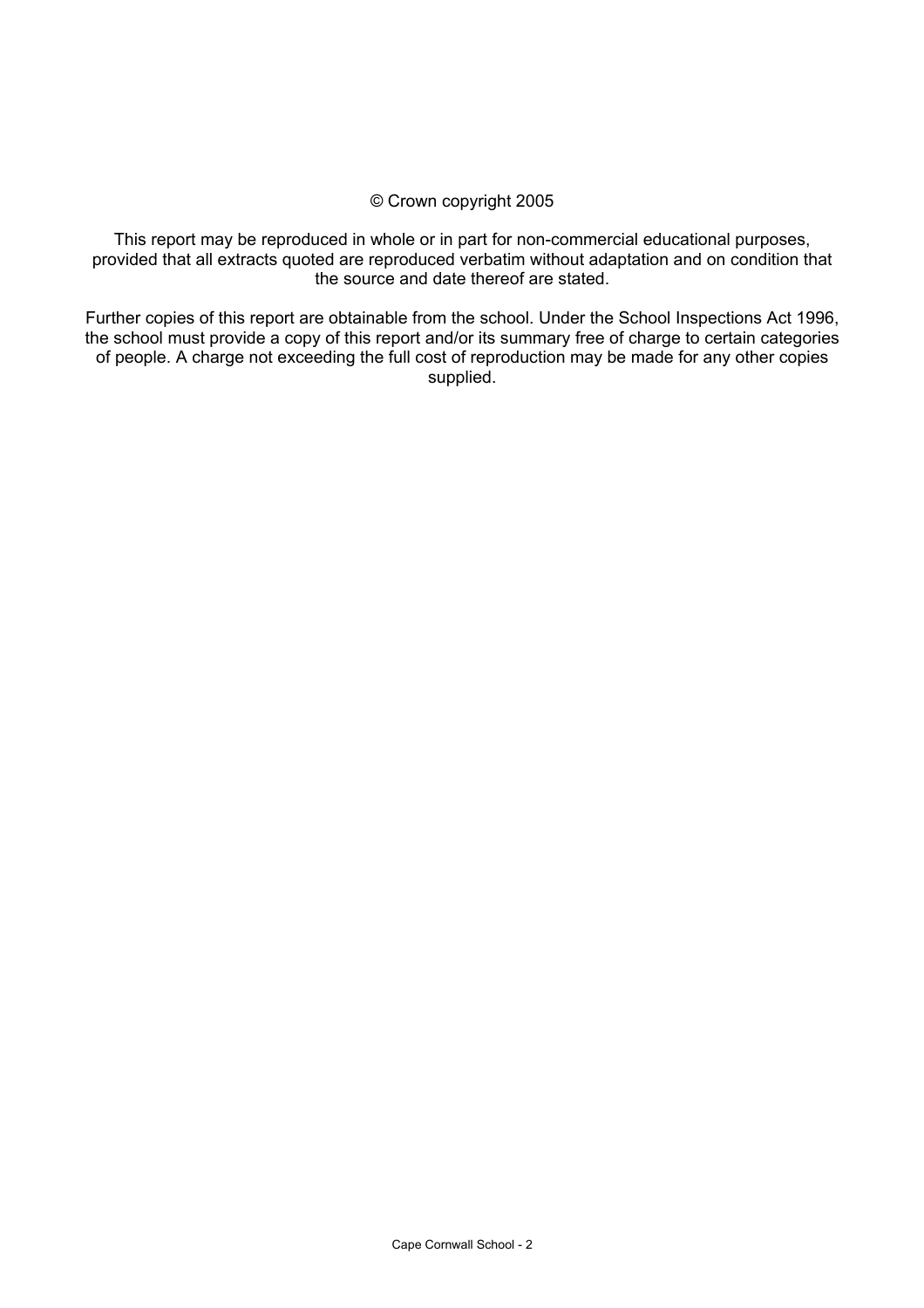# **INFORMATION ABOUT THE SCHOOL**

| Type of school:              | Comprehensive      |
|------------------------------|--------------------|
| School category:             | Community          |
| Age range of pupils:         | 11 - 16            |
| Gender of pupils:            | Mixed              |
| Number on roll:              | 539                |
| School address:              | Cape Cornwall Road |
|                              | St. Just           |
|                              | Penzance           |
|                              | Cornwall           |
| Postcode:                    | <b>TR197JX</b>     |
| Telephone number:            | 01736 788501       |
| Fax number:                  | 01736 787100       |
| Appropriate authority:       | The governing body |
| Name of chair of governors:  | Mrs Gill Joyce     |
| Date of previous inspection: | May 1999           |

#### **CHARACTERISTICS OF THE SCHOOL**

Cape Cornwall School is a small 11 to 16 comprehensive school serving the isolated rural town of St. Just and surrounding countryside. The area it serves has greater deprivation than average. The standards of pupils as they enter the school in Year 7 are average. The number who take free school meals is average. There are very few pupils who are from ethnic minority backgrounds or at an early stage of speaking English. There are a small number of looked-after children and no travellers or refugees. The proportion of pupils with special educational needs is above average and the numbers of those with Statements of Special Educational Need are well above average. The number of pupils who join the school or leave at other than the usual times is lower than average.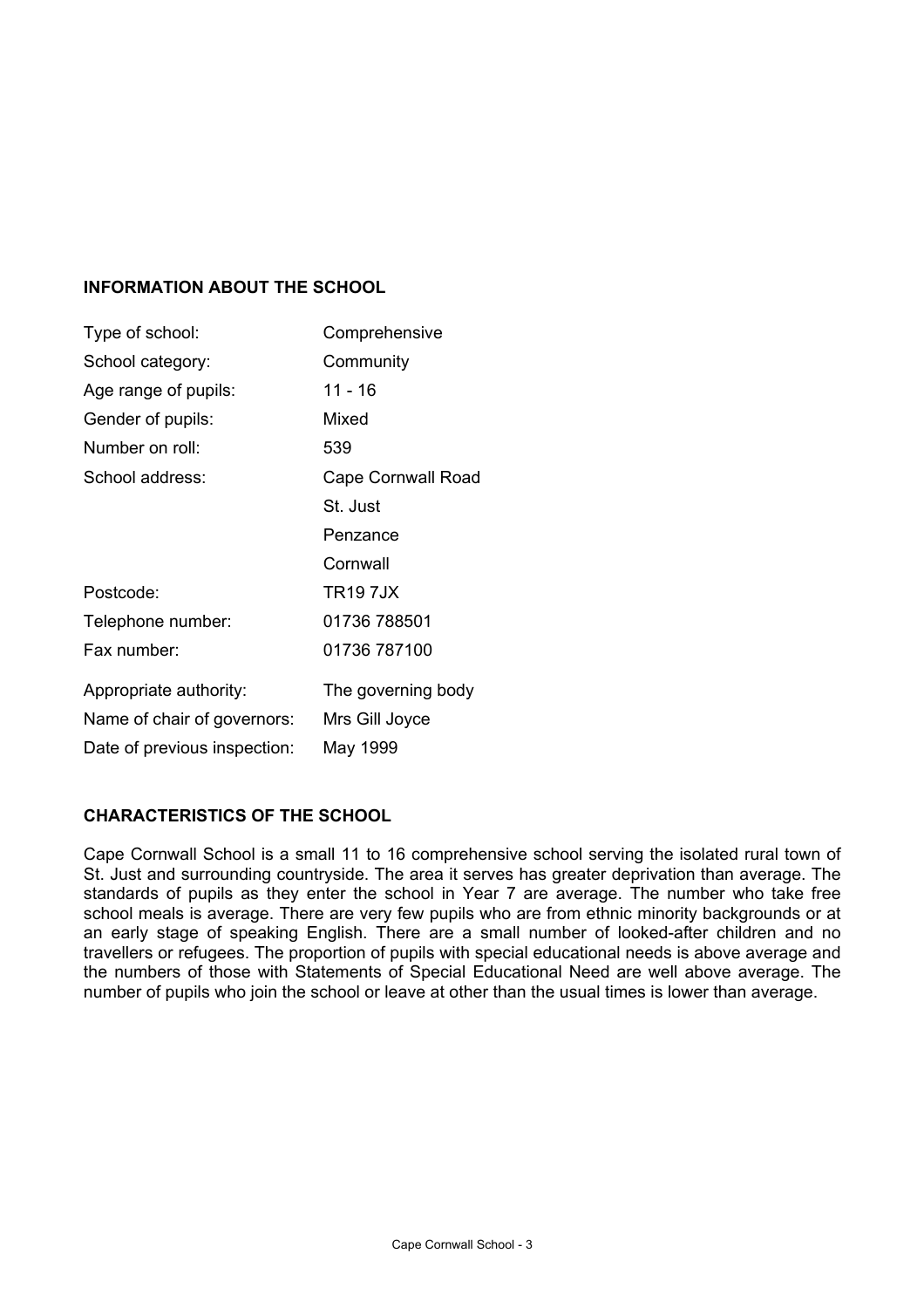# **INFORMATION ABOUT THE INSPECTION TEAM**

| Members of the inspection team |                         | <b>Subject responsibilities</b> |                                                   |
|--------------------------------|-------------------------|---------------------------------|---------------------------------------------------|
| 1352                           | John Carnaghan          | Lead inspector                  |                                                   |
| 12775                          | <b>Judith Goodchild</b> | Lay inspector                   |                                                   |
| 15268                          | John English            | Team inspector                  | <b>Mathematics</b>                                |
| 12568                          | <b>Chris Morris</b>     | Team inspector                  | English                                           |
| 31159                          | <b>Clive Simmonds</b>   | Team inspector                  | Science                                           |
| 20619                          | Jenny Hazlewood         | Team inspector                  | Information<br>communication<br>and<br>technology |
| 18261                          | <b>Tony Hill</b>        | Team inspector                  | Art and design                                    |
|                                |                         |                                 | Citizenship                                       |
|                                |                         |                                 | Special educational needs                         |
| 17156                          | <b>Ted Graham</b>       | Team inspector                  | Design and technology                             |
| 15576                          | David Nebesnuick        | Team inspector                  | Geography                                         |
|                                |                         |                                 | History                                           |
| 15075                          | Bryan Goodman-Stephens  | Team inspector                  | Modern foreign languages                          |
|                                |                         |                                 | English as an additional language                 |
| 24026                          | Celia Holland           | Team inspector                  | <b>Music</b>                                      |
| 15485                          | Roger Butler            | Team inspector                  | Religious education                               |
| 33081                          | <b>Mike Cooper</b>      | Team inspector                  | Physical education                                |

The inspection contractor was:

ALTECQ INSPECTIONS LTD

 102 Bath Road Cheltenham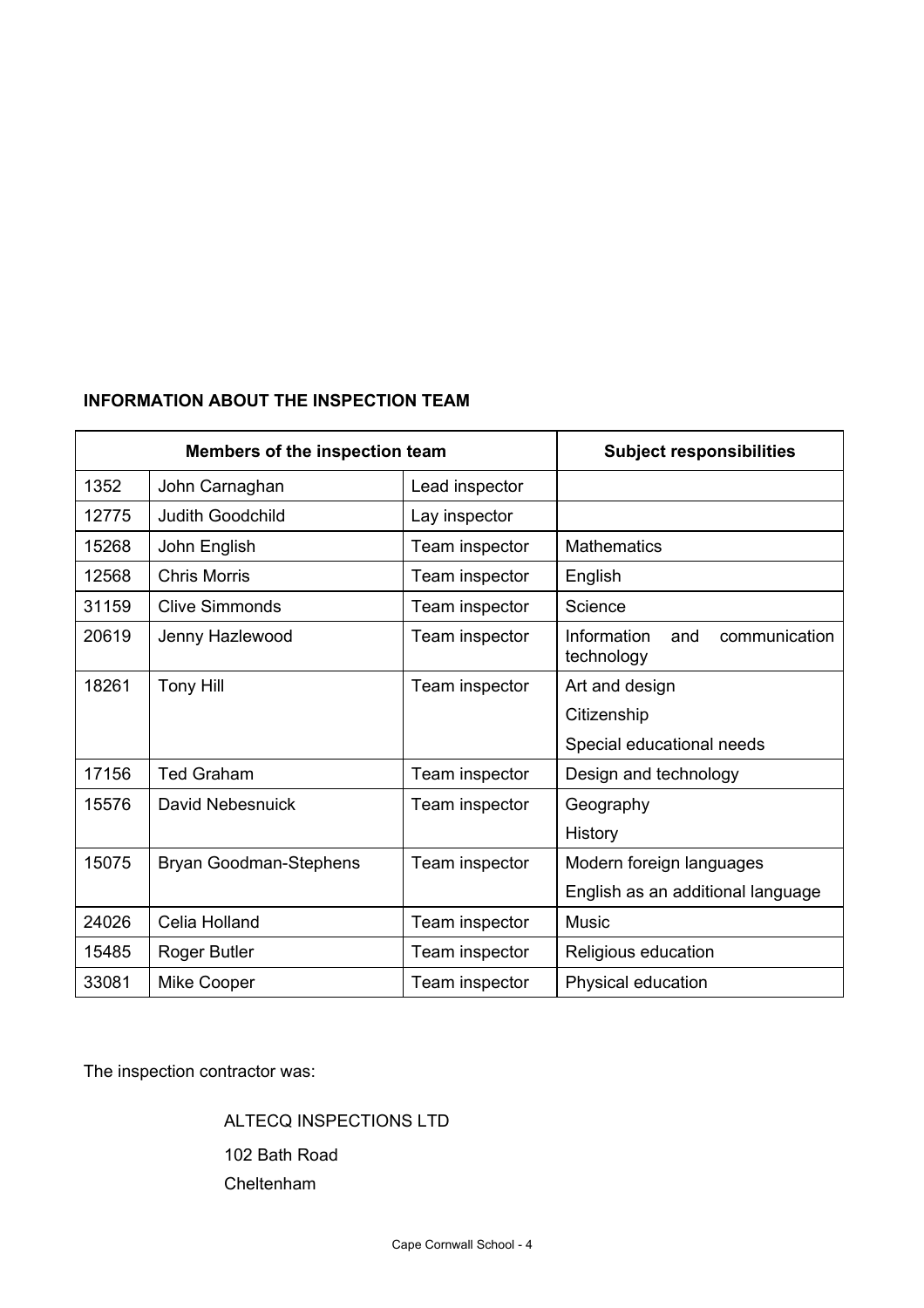#### **Gloucestershire**

# GL53 7JX

Any concerns or complaints about the inspection or the report should be made initially to the contractor. The procedures are set out in the leaflet *'Complaining about Ofsted Inspections'*, which is available from Ofsted Publications Centre (telephone 07002 637833) or Ofsted's website (www.ofsted.gov.uk).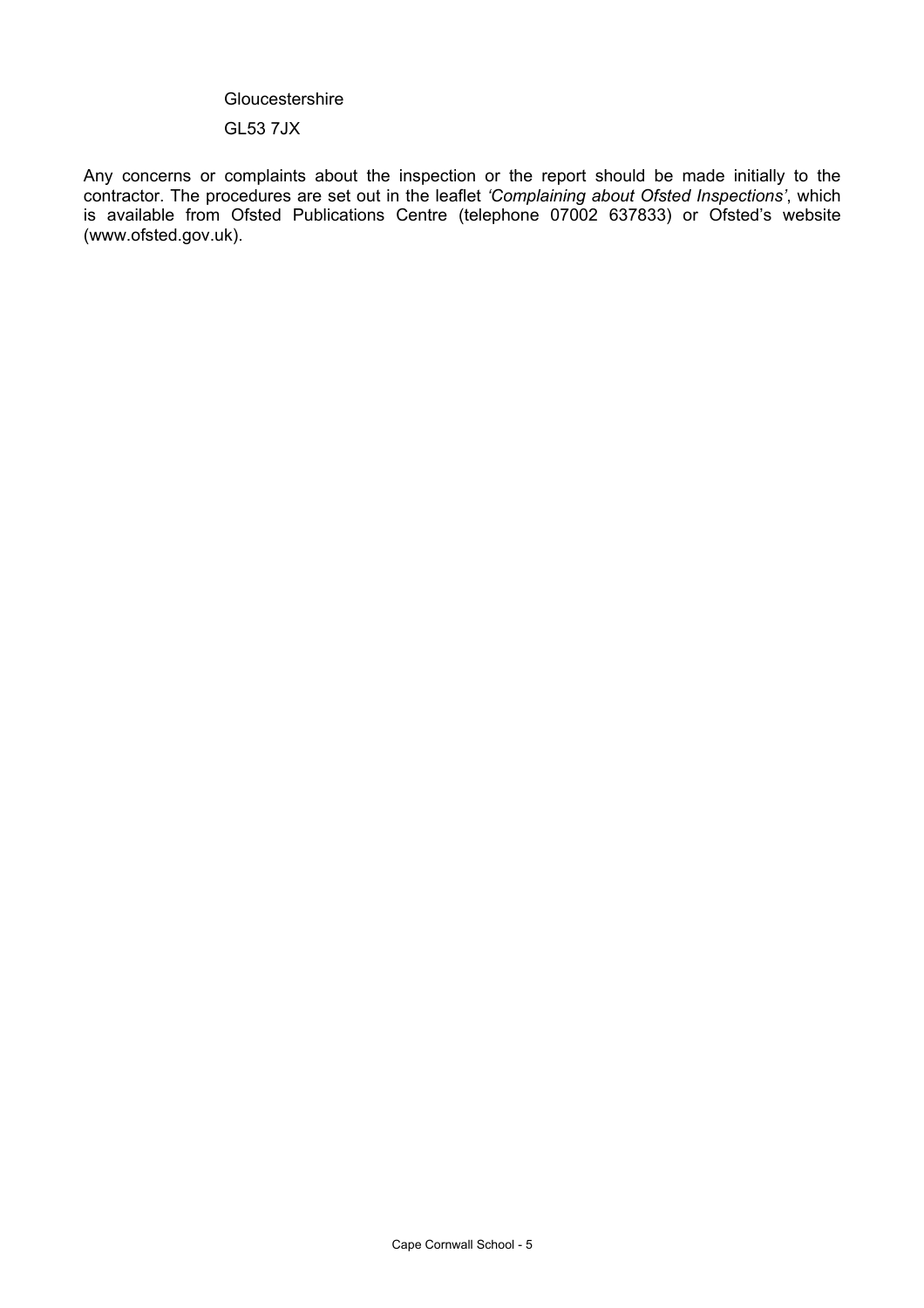# **REPORT CONTENTS**

|                                                                                                                                    | Page |
|------------------------------------------------------------------------------------------------------------------------------------|------|
| <b>PART A: SUMMARY OF THE REPORT</b>                                                                                               | 6    |
| <b>PART B: COMMENTARY ON THE MAIN INSPECTION FINDINGS</b>                                                                          |      |
| <b>STANDARDS ACHIEVED BY PUPILS</b>                                                                                                | 8    |
| Standards achieved in areas of learning, subjects and courses                                                                      |      |
| Pupils' attitudes, values and other personal qualities                                                                             |      |
| <b>QUALITY OF EDUCATION PROVIDED BY THE SCHOOL</b>                                                                                 | 12   |
| Teaching and learning<br>The curriculum<br>Care, guidance and support<br>Partnership with parents, other schools and the community |      |
| <b>LEADERSHIP AND MANAGEMENT</b>                                                                                                   | 17   |
| <b>OTHER SPECIFIED FEATURES</b> - Work-related learning                                                                            | 19   |
| <b>PART C: THE QUALITY OF EDUCATION IN SUBJECTS AND COURSES</b>                                                                    | 20   |
| <b>SUBJECTS IN KEY STAGES 3 AND 4</b>                                                                                              |      |
| <b>PART D: SUMMARY OF THE MAIN INSPECTION JUDGEMENTS</b>                                                                           | 35   |

# **PART A: SUMMARY OF THE REPORT**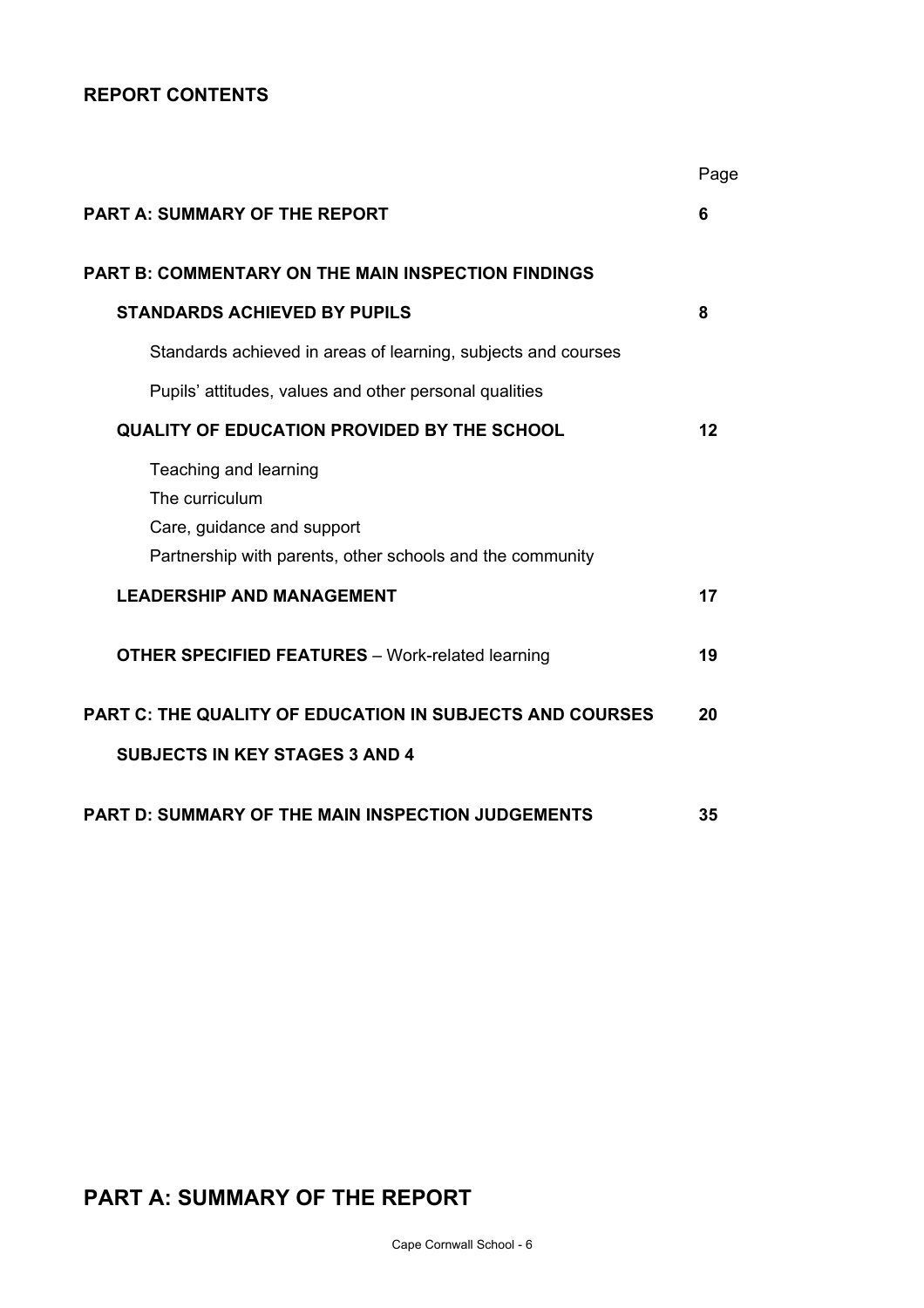# **OVERALL EVALUATION**

Cape Cornwall School provides a **satisfactory** standard of education. Pupils' standards are above average and their achievement is good. Teaching and learning are satisfactory, but there is too much weak teaching. The leadership of the school is satisfactory, but management is unsatisfactory, especially because the way the school is evaluated lacks rigour. Governance is satisfactory; governors are in close touch with the school and are supportive, but have not ensured that all statutory requirements are met. The school gives satisfactory value for money.

# **The school's main strengths and weaknesses are:**

- Pupils achieve well and standards are starting to improve.
- Management of the school lacks rigour; monitoring is inconsistent and planning lacks precision. Accommodation, resources and staffing are good.
- Bullying and bad behaviour are too frequently unchecked. Attitudes of pupils are good. Support, advice and guidance for pupils are unsatisfactory and pupils have too few opportunities to make their views known.
- Provision to promote pupils' spiritual and multi-cultural awareness is unsatisfactory.
- Pupils' respect for the feelings, values and beliefs of others is unsatisfactory.
- Teaching is inconsistent and unsatisfactory in some lessons, however, nearly three-quarters of lessons seen were good or better.
- There are good links with other schools and colleges and the local community.
- Provision in art and design and mathematics is very good; it is good in English, science, history, geography, food, textiles and physical education. Provision in religious education and resistant materials is unsatisfactory.

The school was previously inspected in 1999. It has successfully addressed the key issues of providing the full information and communication technology (ICT) curriculum, improving staff training, health and safety issues and information for parents. The quality of the school's planning still lacks detail and rigour and the school still does not meet requirements for acts of worship. Pupils' standards in Year 9 and Year 11 tests have not risen as quickly as national improvements, but improved considerably in 2004. However, the overall quality of teaching and learning has declined. Improvement since the previous inspection has been unsatisfactory.

# **STANDARDS ACHIEVED**

| Performance compared with: |                        |      | similar<br>schools |      |      |
|----------------------------|------------------------|------|--------------------|------|------|
|                            |                        | 2002 | 2003               | 2004 | 2004 |
| Year<br>11                 | GCSE/GNVQ examinations | В    |                    | B    | В    |

*Key: A - well above average; B – above average; C – average; D – below average; E – well below average For Year 11, similar schools are those whose pupils attained similarly at the end of Year 9.* 

Current standards are above average in both Year 9 and 11. They are above average in English, mathematics, science and food and textiles across the school. They are also above average in Years 7 to 9 in art and design and in Years 10 and 11 in history, geography and music. They are well above average in Years 10 and 11 in art and design. On entering the school, standards are generally average, so pupils' achievement across the school is **good**. Pupils' achievement is very good in mathematics and art and design. It is good in English, science, history, geography, Spanish, food, textiles, physical education and music. Achievement is good across all stages of the school. The quality of achievement in English, mathematics and science, in particular, is strong and matches good and very good teaching in these subjects. Most weaker teaching is not in the core subjects of English, mathematics, science and ICT and so has a less significant impact on overall achievement. The performance of boys relative to girls is similar to the national pattern. There are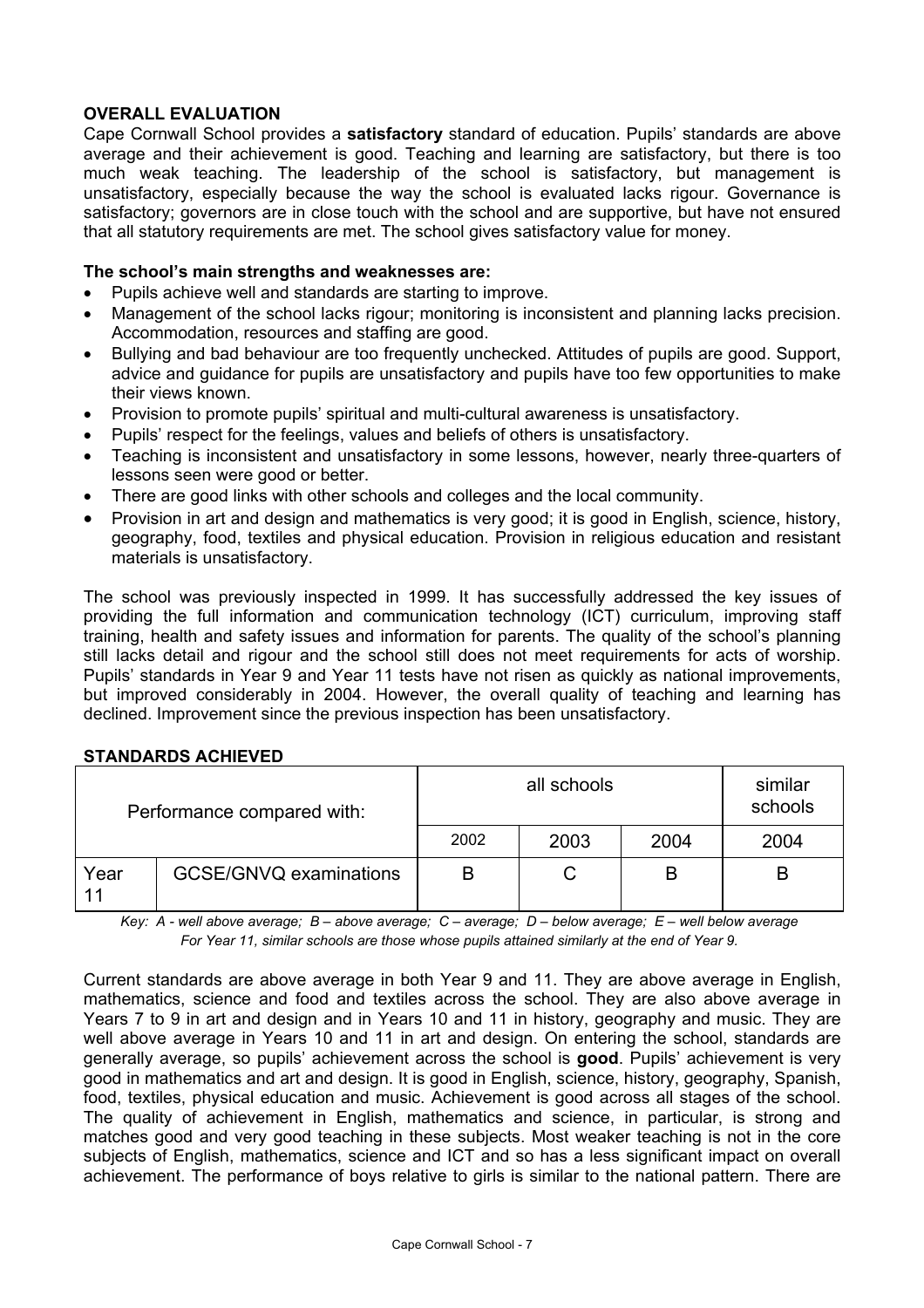too few pupils from different ethnic groups to judge standards and achievement. Those with special educational needs achieve as well as their peers.

**Pupils' personal qualities and their spiritual, moral, social and cultural development are satisfactory.** Attitudes are good but behaviour is unsatisfactory, although most classrooms are orderly. Bullying can go unreported and is too frequent. Development of moral and social awareness is satisfactory, but that for spiritual and multi-cultural awareness is unsatisfactory. The action the school has taken to promote good attendance is satisfactory and attendance is average.

# **QUALITY OF EDUCATION**

**The quality of education is satisfactory. Teaching and learning are satisfactory.** For the school as a whole, nearly three-quarters of all lessons seen were good or better. However, nearly one out of ten were unsatisfactory and this figure was worse in Years 7 to 9. In unsatisfactory lessons, expectations and management of behaviour can be ineffective and the pace of learning suffers. Teaching is inconsistent because monitoring has not ensured that the best practice is shared. However, many lessons are well planned and organised and have a focus on what is to be learnt. Lessons often have good pace.

The curriculum is satisfactory. Opportunities for enrichment through extra-curricular activities are satisfactory. There are too few acts of collective worship. Support, advice and guidance to help pupils are unsatisfactory because pupils are reticent to come forward if they are in difficulties. Assessment is satisfactory, it provides the school with valuable information, this is starting to be used in some areas to set clear improvement targets for pupils. The involvement of pupils in the running of the school is unsatisfactory and some pupils correctly feel that their views are not given sufficient weight. The school has satisfactory links with parents and good links with the local community and other schools and colleges.

#### **LEADERSHIP AND MANAGEMENT**

**Leadership and management are satisfactory.** Leadership is satisfactory. Management of the school is unsatisfactory due to inconsistent monitoring of the school's performance and a lack of rigour in line management. This leads to inconsistencies and weakness in some areas. Methods of self-evaluation are unsatisfactory because the school has not used its knowledge to consistently address weakness with energy and commitment. Long-term plans lack precision. Governance is satisfactory. The governing body supports the school well and contributes to shaping its direction for the future. However, governors have not ensured that the school meets all of its statutory requirements in providing acts of collective worship. Statutory requirements are not met in the curriculum for resistant materials.

# **PARENTS' AND PUPILS' VIEWS OF THE SCHOOL**

Parents are generally satisfied with the school. Most report that their children like school and have few concerns, although there were some worries about behaviour and bullying. Pupils like school and say teaching is good. The inspection finds teaching satisfactory. A high proportion of those who answered the questionnaire and were interviewed showed concerns about behaviour and bullying. Bullying is a concern and bad behaviour disrupts learning too frequently.

#### **IMPROVEMENTS NEEDED**

The most important things the school should do to improve are:

- improve the school's management to:
	- (a) evaluate the school more thoroughly to ensure consistency across all areas of the school;
	- (b) ensure development plans are clear and rigorous;
- deal with bad behaviour and unreported bullying more effectively;
- address the issue of pupils' lack of confidence in approaching staff and improve opportunities for pupils' voices to be heard;
- improve provision for pupils' spiritual and multi-cultural development;
- address weaknesses in teaching, through raising expectations of pupils' behaviour;
- improve provision in religious education and resistant materials:

and, to meet statutory requirements:

ensure that the school provides the required acts of collective worship;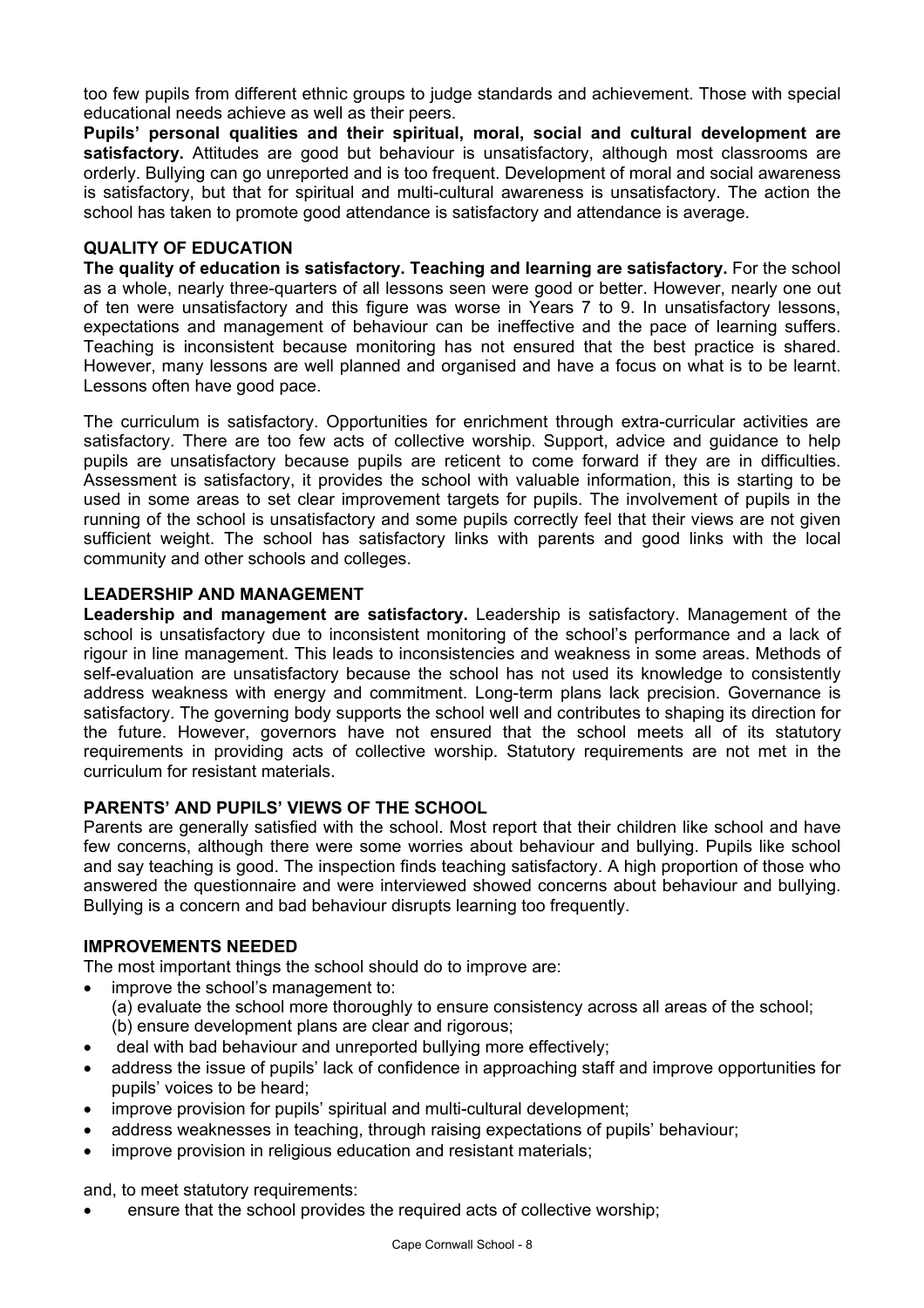# meet requirements for the teaching of resistant materials.

# **PART B: COMMENTARY ON THE INSPECTION FINDINGS**

# **STANDARDS ACHIEVED BY PUPILS**

# **Standards achieved in areas of learning, subjects and courses**

Pupils' achievement across the school is **good**. The standards pupils currently attain in Years 7 to 11 are generally above average.

# **Main strengths and weaknesses**

- Standards in examinations at the end of Years 9 and 11 have not kept up with national improvements in the period 1999 to 2003; however, they improved in 2004.
- Achievement in mathematics and art and design in Years 7 to 11 and in Spanish in Years 7 to 9 is very good.
- Achievement in citizenship in Years 7 to 11 and in religious education in Years 7 to 9 are unsatisfactory. In Years 10 and 11, pupils' achievement in religious education is poor.
- Current standards in art and design in Year 11 are well above average. They are above average in English, mathematics and science.
- Current standards in religious education across the school are below average. They are also below average in Years 7 to 9 in French and in Years 10 and 11 in resistant materials.

# **Commentary**

1. The area that the school serves is one which has some social and economic disadvantages. Pupils start life at the school in Year 7 with academic standards that are generally average. They settle into their new school quickly and achieve well in Years 7 to 9. Following carefully planned courses, particularly in English, mathematics and science, most pupils make good gains in knowledge, skills and understanding.

# **Standards in national tests at the end of Year 9 – average point scores in 2003**

| Standards in:      | School results | <b>National results</b> |
|--------------------|----------------|-------------------------|
| English            | 31.9(34.1)     | 33.4(33.3)              |
| <b>Mathematics</b> | 36.5(35.8)     | 35.4(34.7)              |
| Science            | 34.7(32.8)     | 33.6(33.3)              |

*There were 120 pupils in the year group. Figures in brackets are for the previous year.* 

- 2. The school's results in tests at the end of Year 9 have fluctuated a little from year to year, but, overall, the improvement in results in the five years 1999 to 2003 is lower than the rising national trend. In 2004 the results showed good improvement, especially in English, but there are currently no validated results for the school or national averages for comparison. In 2003 there were variations between standards in the three main subjects. However, when compared with these pupils' prior attainment in tests at the end of Year 6, English results were well below average while those in mathematics and science were above average. English results improved markedly in 2004. Girls' results were, overall, slightly below those of boys.
- 3. Inspection findings are that Year 9 pupils' current standards are largely better than those expected nationally. This reflects the improvements the school has made to raise standards since the 2003 results. 2004 unvalidated results confirm this clear upward trend. The results are above expectations in English, mathematics, science, art and design, food and textiles, but below expectations in French and religious education. In terms of appropriately demanding statutory targets for pupils at the end of Year 9 in 2004 (based on provisional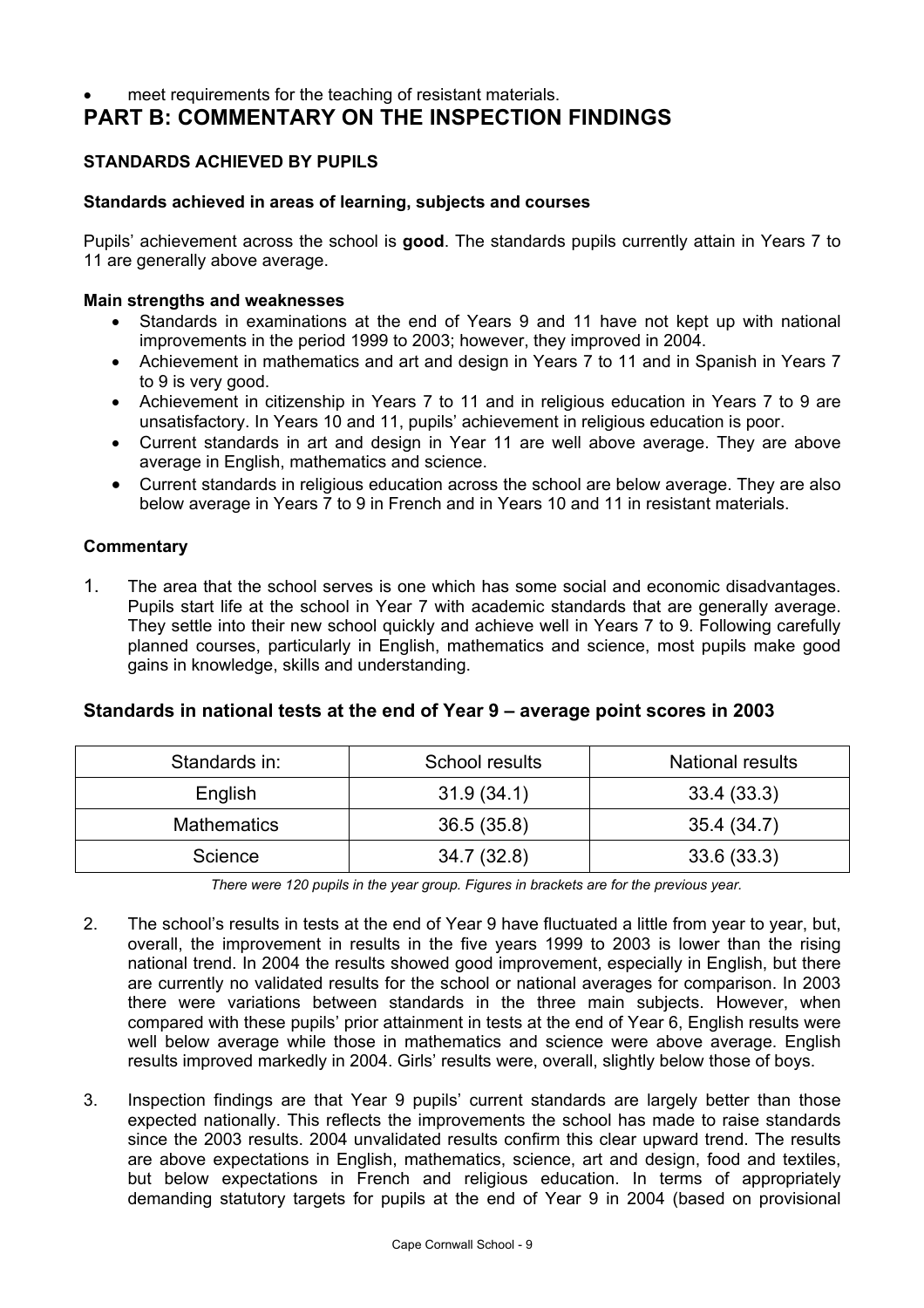results), the school exceeded its target in mathematics, reached its target in science but fell short in English.

4. The gains that pupils make in Years 7 to 9 represent good achievement and provide a sound foundation for their continuing studies. Pupils' achievement is good in Years 10 and 11. It is very good in mathematics and art and design and good in English, science, history, geography, French, Spanish, music, food and textiles. Achievement is unsatisfactory in resistant materials and poor in religious education.

# **Standards in GCSE/GNVQ examinations at the end of Year 11 in 2004**

|                                                       | School results | <b>National results</b> |
|-------------------------------------------------------|----------------|-------------------------|
| Percentage of pupils gaining 5 or more A*-C grades    | 56 (51)        | 52(52)                  |
| Percentage of pupils gaining 5 or more A*-G<br>grades | 97 (96)        | 89 (88)                 |
| Percentage of pupils gaining 1 or more A*-G<br>grades | 99 (97)        | 96 (96)                 |
| Average point score per pupil                         | 45.8 (41.3)    | 41.4 (40.6)             |

*There were 121 pupils in the year group. The percentages include the equivalent GCSE grades obtained in GNVQ assessments. Figures in brackets are for the previous year.* 

- 5. GCSE results have fallen behind the improving national trend for the five years up to and including 2004. However, results in 2004 showed good improvements. They were above average in terms of average points when compared with all schools nationally and when compared with these pupils' Year 9 results. GCSE results in 2004 were well above average in art and design and geography. They were above average in English, mathematics, music and physical education. However, they were well below average in history, resistant materials and religious education. The percentage of pupils who gained five GCSE A\*-C grades and one A\*- G grade met the school's 2004 target. However, the school exceeded its average points target, indicating good achievement overall. The performance of boys has been better than that of girls in recent years.
- 6. Inspection findings are that by Year 11 standards are generally above expectations. Standards are much better than expected in art and design and better than expected in English, mathematics, science, history, geography, music, food and textiles. They are below what is expected in resistant materials and citizenship and well below in religious education.
- 7. Achievement at the school is good. It is better than teaching for a number of reasons. Firstly, less effective teaching tends to be concentrated in Years 7 to 9 and in foundation subjects, which do not have a very significant influence on overall achievement because they tend to have less teaching time. Secondly, in the core subjects of English, mathematics and science – which do have a major impact on pupils' achievement - teaching and learning are good or very good, so promoting good or very good achievement in these significant areas.
- 8. Pupils with special educational needs achieve well because they are given very good support from the team of teaching assistants, most of whom are assigned to subject departments. Their needs are well known to class teachers, although work is not always effectively planned to meet their particular needs.
- 9. The very few pupils from different ethnic groups or who speak English as an additional language are well supported and, in lessons, achieve as well as their peers.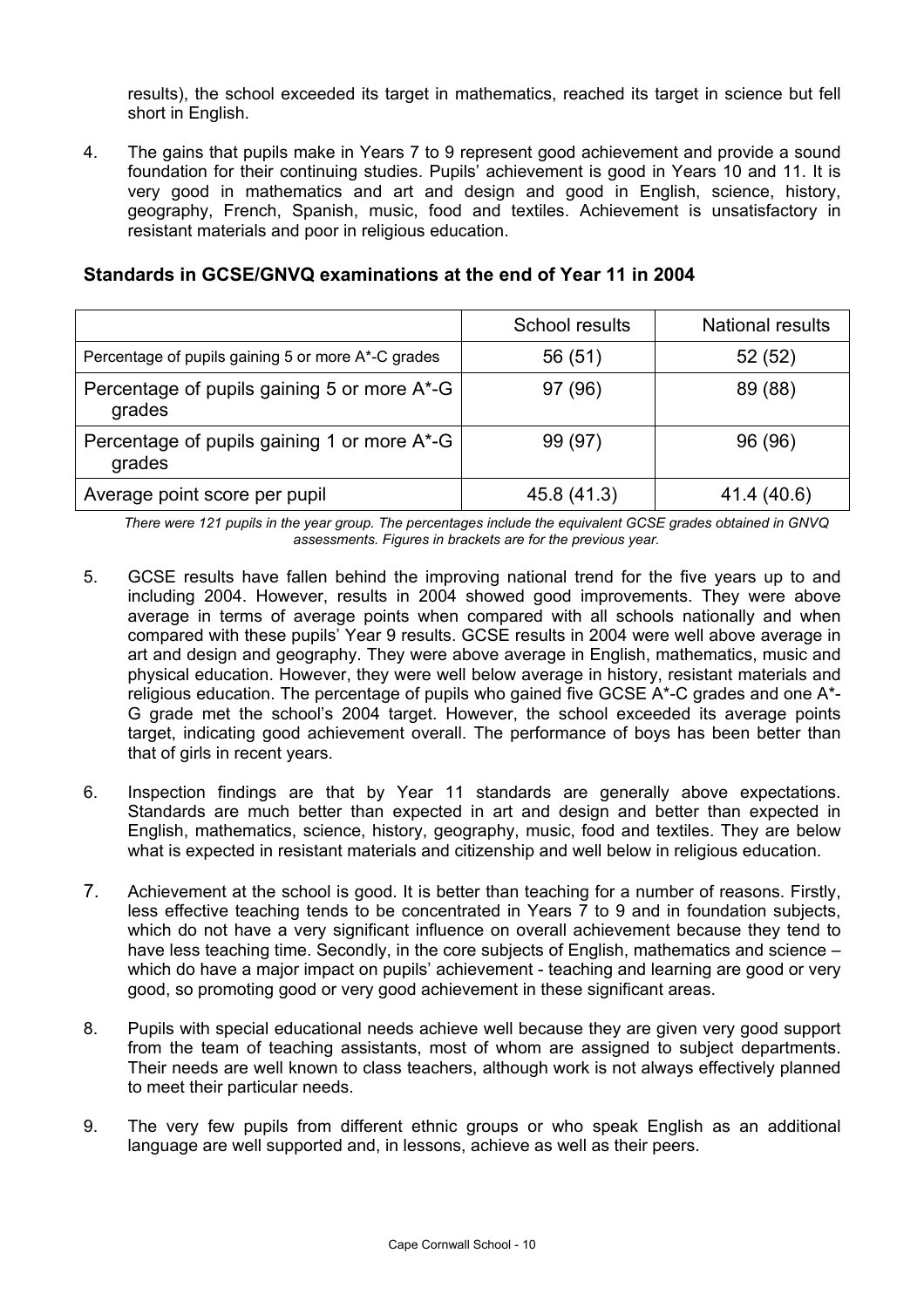# **Pupils' attitudes, values and other personal qualities**

The attitudes of pupils are **good**. The behaviour of pupils is **unsatisfactory.** The spiritual, social, moral and cultural development of pupils is **unsatisfactory.** The attendance of pupils is **satisfactory** and punctuality is **satisfactory.**

#### **Main strengths and weaknesses**

- The attitudes of most pupils towards their learning are good and sometimes very good.
- A significant number of pupils correctly feel that bullying is an issue within the school.
- While the behaviour of most pupils is good, there is misbehaviour in some lessons and in corridors.
- Good working partnerships have been established between staff and pupils based on mutual respect.
- Pupils' personal development is good and they are encouraged to use their initiative and accept responsibility.
- The number of pupils excluded for a fixed term last year was high.
- Pupils' spiritual development and multi-cultural awareness are unsatisfactory.

- 10. The attitudes of pupils towards learning are good and sometimes very good. Most pupils are keen to learn, enjoy their studies and achieve well in examinations. Good working partnerships have been established between staff and pupils based on mutual respect. Most pupils support each other in their learning. Though most listen with interest to the views of their peers, in some lessons pupils show a lack of respect for the opinions their peers express and continue to talk amongst themselves instead of listening. Not all teachers challenge this bad behaviour. Pupils with special educational needs are integrated well into lessons. They are positive towards work and generally behave well.
- 11. The behaviour of pupils is unsatisfactory. Within lessons behaviour is generally good, particularly when teachers' expectations are high and pupils are challenged to learn. Unsatisfactory behaviour is directly linked to unsatisfactory teaching and low expectations of what is an appropriate standard of behaviour. Outside of lessons, behaviour on corridors and at break and lunchtimes is often rough and younger pupils say that they feel threatened. Some report that older pupils often punch and trip them up. Though members of staff are on duty, too often this behaviour goes unchecked. The school has recognised this as an area for development and has drawn up plans for additional supervision in 'hot spots'. Prefects support staff by monitoring corridors, but feel that teaching staff do not support them if they intervene.
- 12. Both pupils and parents expressed concern about incidents of bullying in the school. The inspection team agree. The school was unaware of the seriousness of pupils' concerns about bullying. When incidents are brought to the attention of teaching staff, most take it seriously and there is an effective resolution to the problem. However, not all staff take reported incidents seriously. Pupils are reticent about reporting incidents to teachers. During the last year some pupils in Years 10 and 11 volunteered to train as peer supporters as part of the anti-bullying in Cornwall initiative set up by the local education authority. Pupils in Years 7 and 8 have just been trained as 'befrienders' and will work with primary school pupils prior to them joining the school. However, they report that, despite publicising their service to other pupils, they have not been approached. Pupils interviewed expressed concern about the consequences of reporting bullying incidents.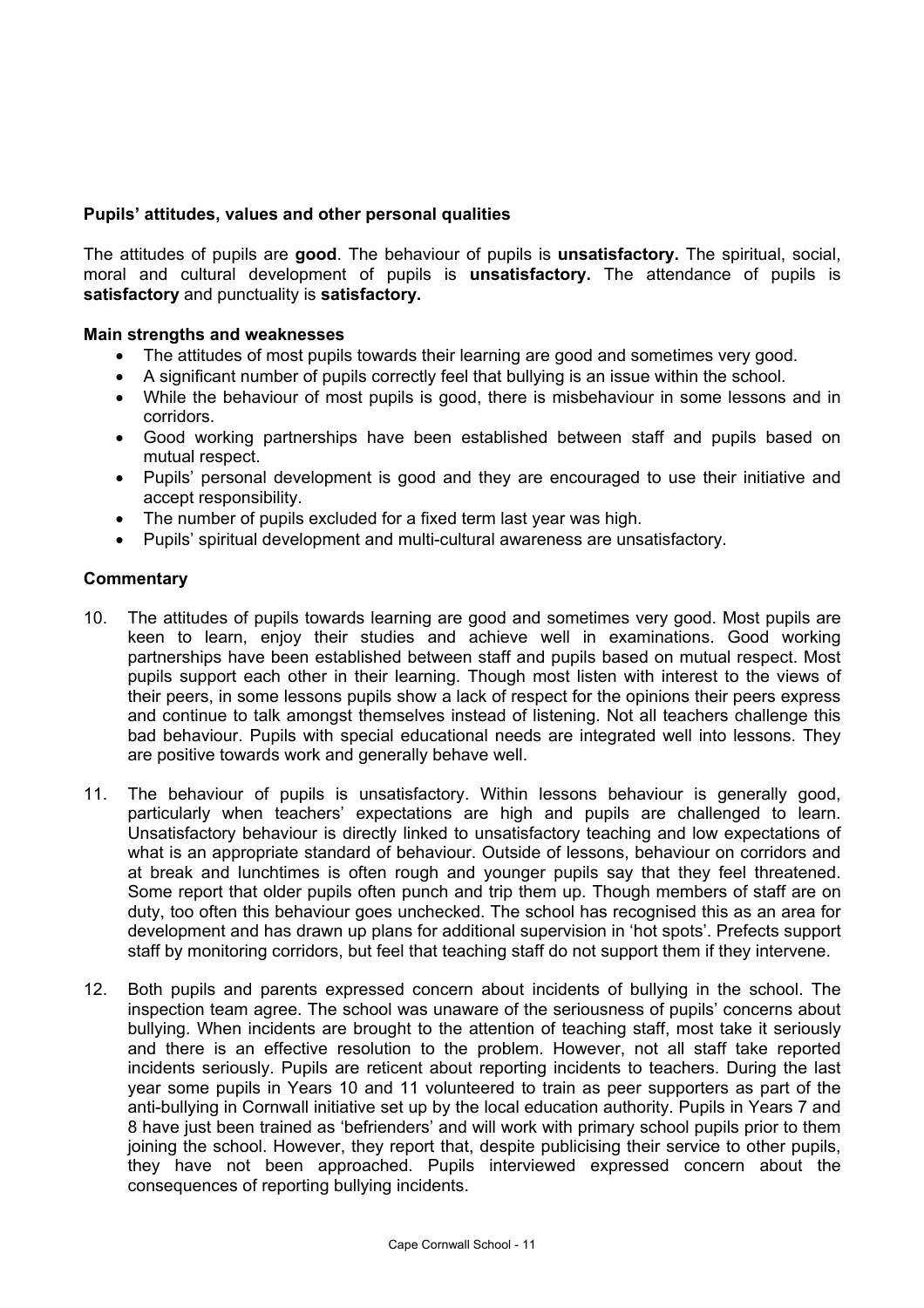13. The number of incidents of fixed-term exclusions last year was high compared with all schools nationally. The school has recently reviewed its behaviour management procedures and a range of support procedures are now in place before pupils are excluded. There has been a reduction in the number of exclusions in the current academic year. Pupils who are disrupting lessons are removed and made to confront their behaviour before being returned to lessons. The isolation room is being used as an alternative to external exclusion. There are no procedures in place to formally reintegrate pupils returning from exclusion and ensure that they catch up with the academic work they have missed. Similarly, pupils placed in the isolation room do not follow the work of the lessons they are missing. Loss of curriculum continuity can affect their attitudes and behaviour when they return to lessons.

# **Exclusions**

# *Ethnic background of pupils Exclusions in the last school year*

| Categories used in the Annual School<br><b>Census</b> | No of<br>pupils on<br>roll | Number of<br>fixed period<br>exclusions | <b>Number</b><br>Οf<br>permanen<br>exclusion<br>s |
|-------------------------------------------------------|----------------------------|-----------------------------------------|---------------------------------------------------|
| White – British                                       | 526                        | 83                                      |                                                   |
| White – any other White background                    | 2                          | 0                                       |                                                   |
| Mixed - White and Black Caribbean                     | 3                          | 4                                       |                                                   |
| Mixed – any other mixed background                    | 3                          | 0                                       |                                                   |
| Any other ethnic group                                |                            | O                                       |                                                   |
| No ethnic group recorded                              |                            |                                         |                                                   |

*The table gives the number of exclusions, which may be different from the number of pupils excluded.*

- 14. The spiritual, moral, social and cultural development of pupils is unsatisfactory. Spiritual development is unsatisfactory, as it was at the time of the previous inspection. Similarly, there are limited opportunities for pupils to appreciate the multicultural diversity of society. A working party was set up after the previous inspection to look into how spirituality could be incorporated into the taught curriculum, but no subjects have explicitly planned to include this aspect. Art and design and music, through their very nature, contribute to developing pupils' spiritual awareness.
- 15. Moral and social development of pupils is good. Pupils are encouraged to look at a range of moral and ethical issues in various subjects and form their own opinions. They are well aware of right and wrong and most have a clear understanding of what is expected of them. However, this understanding does not eliminate the unruly behaviour seen in parts of the school. They express their concern for others in the wider community through their charity work and many pupils take the initiative and organise fund-raising events. Year 11, for example, raise funds each year to provide a significant number of Christmas hampers for senior citizens. Pupils are currently raising funds to support the victims of the tsunami disaster.
- 16. Pupils have a good awareness of their own cultural heritage but less so of those that differ from their own. Whilst some subjects contribute towards multicultural awareness through the taught curriculum, there is no planning to ensure that this is a feature of pupils' personal development. Pupils generally do not acquire sufficient awareness and appreciation of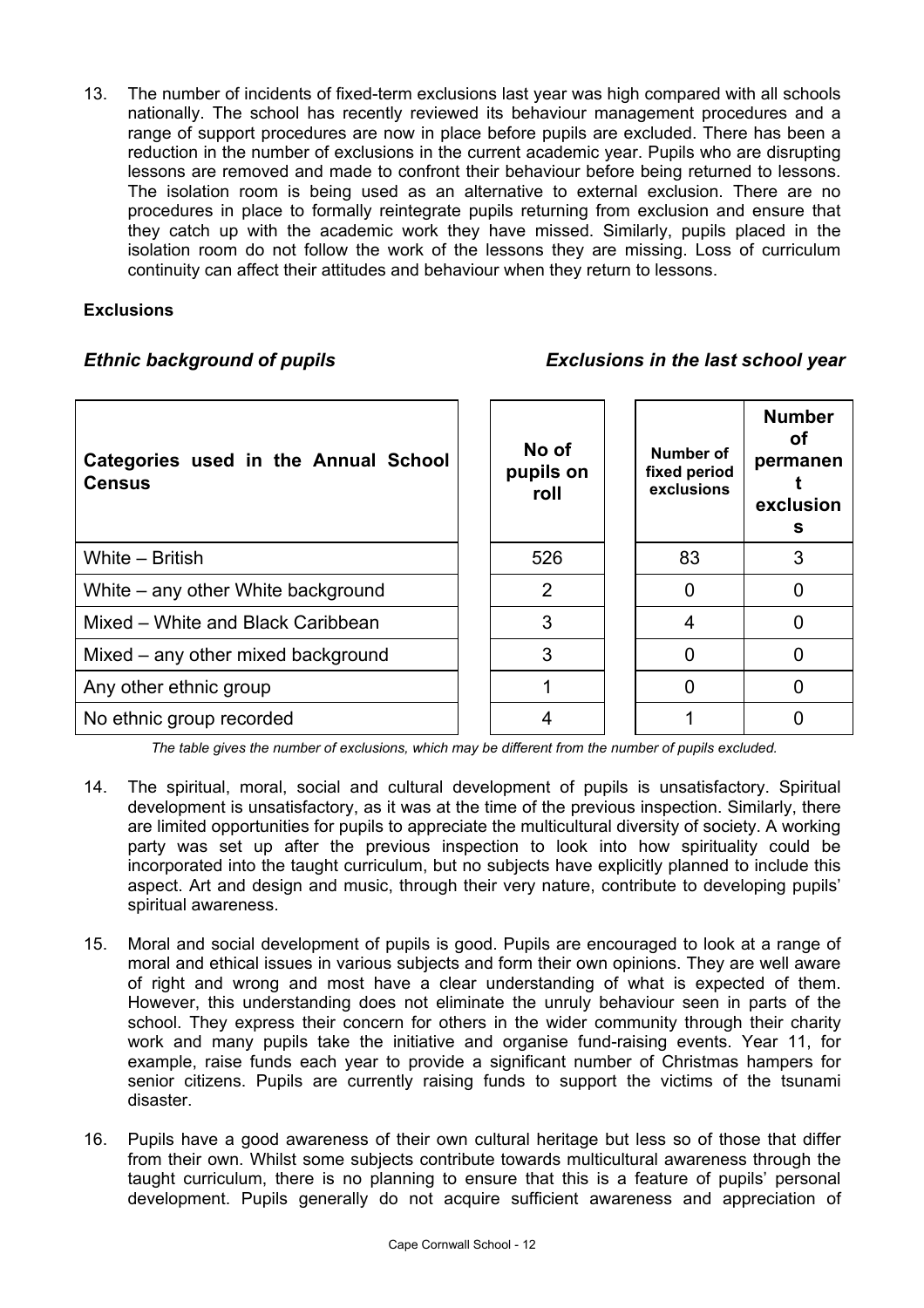different cultures and traditions needed to live in a multicultural society. The school provides a programme of assemblies that, on occasions, provide a moment of reflection such as thinking of the victims of the tsunami disaster. The school does not comply with the statutory requirement to provide a daily act of collective worship.

# **Attendance**

# *Attendance in the latest complete reporting year (%)*

| Authorised absence |     | Unauthorised absence |     |
|--------------------|-----|----------------------|-----|
| School data:       |     | School data:         | 0.3 |
| National data:     | 6.9 | National data:       |     |

*The table gives the percentage of half days (sessions) missed through absence for the latest complete reporting year.*

17. Attendance and punctuality are satisfactory. Attendance levels are generally average. Procedures to register pupils meet requirements and the homes of pupils identified as having an attendance problem are contacted if they fail to attend. However, the school is not doing enough to improve the attendance of those pupils with below 90 per cent attendance. The education welfare service supports the school well, working with pupils and their families who have serious attendance problems.

# **QUALITY OF EDUCATION PROVIDED BY THE SCHOOL**

The quality of education that the school provides is **satisfactory**. Teaching, learning and the assessment of pupils' work are **satisfactory**. The curriculum is **satisfactory**. The school provides **satisfactory** care for pupils and there are **satisfactory** links with parents and **good** links with other schools and colleges and the local community.

# **Teaching and learning**

Overall, teaching, learning and assessment are all **satisfactory**. However, teaching is inconsistent, particularly in Years 7 to 9 where far too many lessons seen were unsatisfactory. Pupils have good attitudes and this contributes significantly to their learning.

# **Main strengths and weaknesses**

- A large proportion of teaching is good or better.
- There is too much unsatisfactory teaching, particularly in Years 7 to 9.
- Good teaching benefits from applying good practice from the National Key Stage 3 Strategy.
- The school's behaviour management strategies are not applied by all teachers.
- In too many lessons the pace of learning is too slow

# **Commentary**

18. Teaching and learning are satisfactory, overall. Nearly three-quarters of lessons are good or better. However, there are considerable inconsistencies. For example, 19 per cent of lessons in Years 7 to 9 were very good or better, in Years 10 and 11 the figure is 34 per cent. Discrepancies in the proportion of unsatisfactory lessons are even more marked; in Years 7 to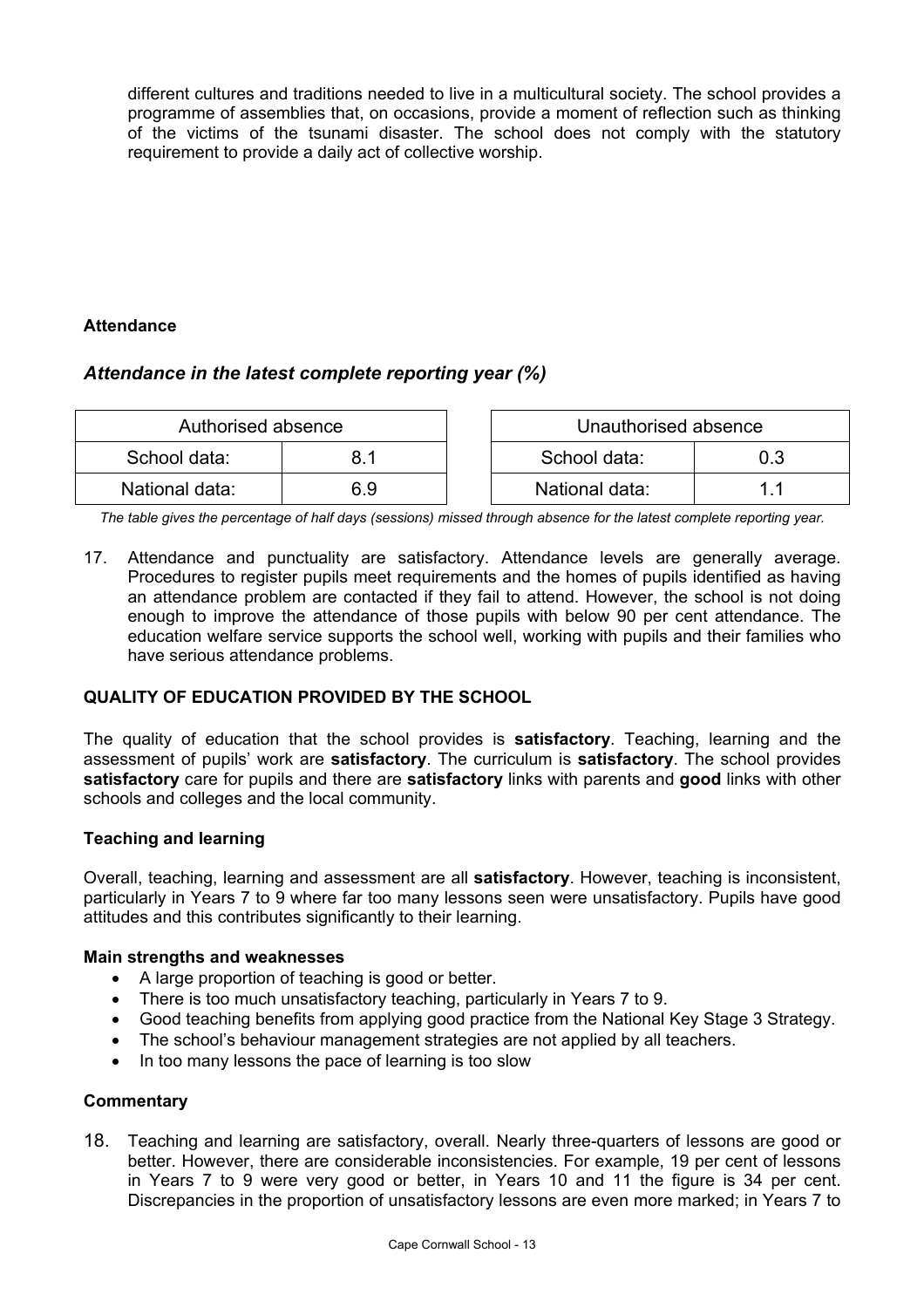9, 12 per cent of lessons were unsatisfactory while the figure in Years 10 and 11 was 5 per cent. The wide range in the quality of lessons is because too much monitoring of teaching is informal and lacks the rigour required, either to deal with weaknesses effectively or to promote good practice. However, other factors also influence the overall judgement of teaching and learning. Analysis of pupils' work indicates that, over time, most teaching in the school has considerably more strengths than weaknesses. This positive indicator is re-enforced by the good achievement evident in pupils' work and is clear from improving GCSE and other examination results.

# **Summary of teaching observed during the inspection in 81 lessons**

|          | Excellent   Very good | Good     | Satisfactory | <b>Unsatisfactor</b> | Poor    | Very poor |
|----------|-----------------------|----------|--------------|----------------------|---------|-----------|
| $1(1\%)$ | 20(25%)               | 37 (46%) | 16 (19%)     | 7(9%)                | $(0\%)$ | $0(0\%)$  |

*The table gives the number of lessons observed in each of the seven categories used to make judgements about lessons; figures in brackets show percentages where 30 or more lessons are seen.* 

- 19. The most common characteristic of unsatisfactory teaching is weak pupil management. Teachers tolerate unco-operative behaviour far too often. This means that pupils are much too talkative in a number of lessons; they do not listen to their teachers so have little idea what to do or why they should be doing it. In these circumstances the pace of learning is much too slow. Other weaknesses in unsatisfactory teaching include uninteresting activities, which fail to engage pupils, and insufficient modification of tasks set so that all pupils are appropriately challenged. Under these circumstances, pupils' learning is also unsatisfactory.
- 20. The vast majority of lessons are good or better. These lessons are thoroughly planned, with varied activities and careful attention given to ensuring that all pupils are given the correct degree of challenge. Careful planning and preparation enable lessons to proceed at a brisk pace, encouraged by tight deadlines that are set. The recommendations of the National Key Stage 3 Strategy are well used in a number of subjects, such as English, mathematics and science. Learning builds well on earlier work and the structure of lessons encourages strong consolidation of learning in closing sessions. In these lessons, relationships in the classroom are generally constructive. Teachers' expectations of pupils taking GCSE and other examination courses are high and pupils respond well, working hard with a strong emphasis on meeting the requirements of the examinations. These, together with the better behaviour of older pupils, are the primary reasons why teaching and learning are better amongst the older pupils in the school.
- 21. The best teaching involves close collaboration with pupils. In such lessons pupils display very positive attitudes and are enthusiastic participants in their own learning. Relationships are warm and constructive. Many teachers display enthusiasm for their subjects and this, in turn, promotes an enthusiasm for learning among pupils. Literacy skills are well promoted in many lessons.
- 22. Pupils receive good support from logically deployed support staff. This means that those with learning difficulties are not disadvantaged in their studies and achieve as well as other pupils. Teaching and learning for pupils with special educational needs are good. Teaching assistants are experienced and well informed and they give a very good quality of support to most pupils with special educational needs, ensuring that those pupils are fully included in mainstream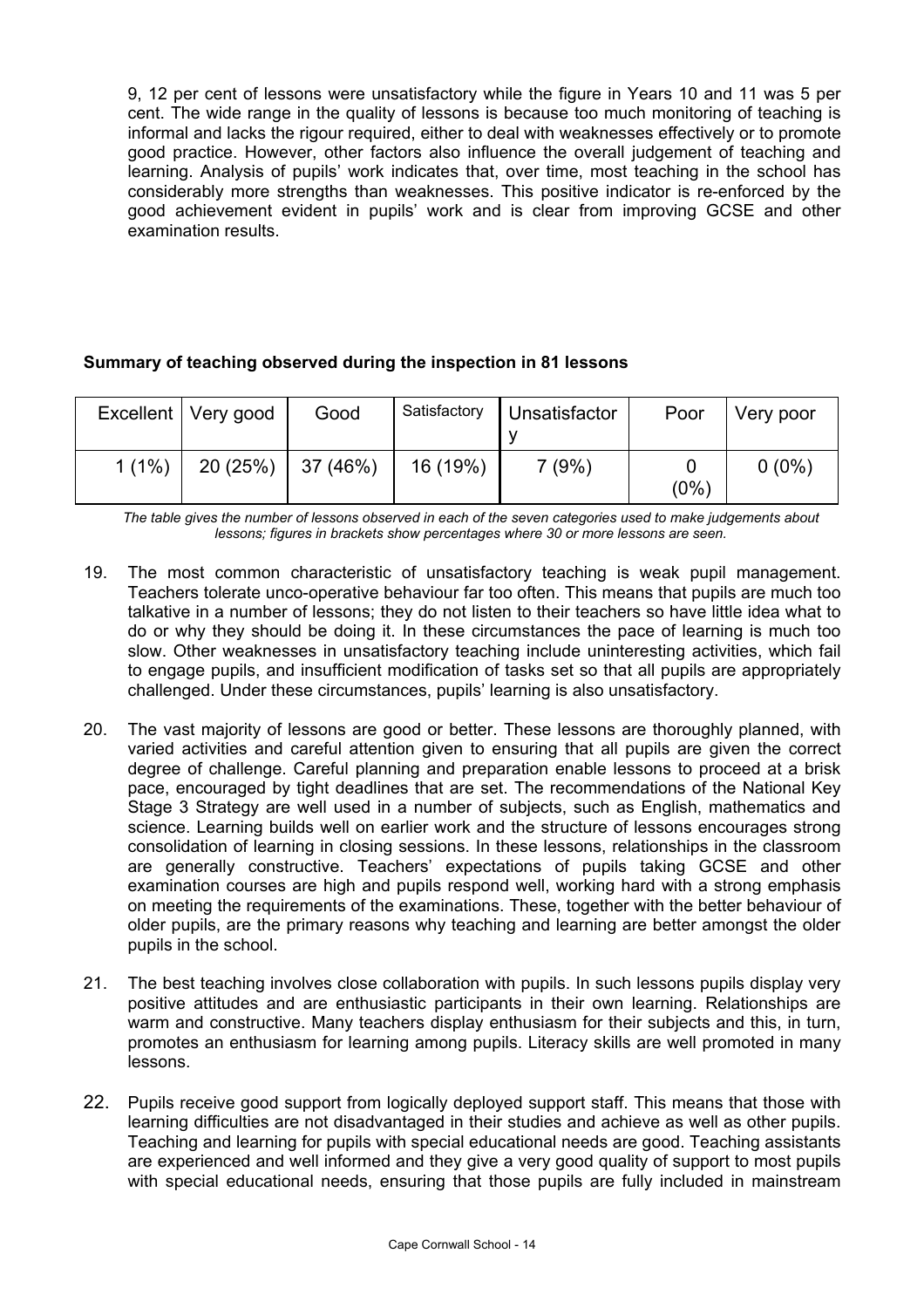lessons. Teachers know special educational needs pupils well, but many are not yet planning effectively from individual education plans within their own departments.

# **Assessment**

23. Assessment is satisfactory overall, but unsatisfactory in citizenship and religious education. Information on the prior attainment of pupils entering Year 7 is carefully collated and synthesised. As a result, staff are well informed from the outset about the levels at which pupils are working. In all years teachers provide information on both current attainment and target levels so that unsatisfactory performance is clearly discernible. Accuracy of assessment is variable. Although good in many subjects, it is inaccurate in religious education, and in music and ICT in Years 7 to 9. Marking is thorough and constructive in English, mathematics, science, art, geography and modern foreign languages. It is satisfactory in other subjects apart form religious education and citizenship, where it is unsatisfactory. In science and art and design, assessment is used very well to respond to the particular needs of individuals. The school assessment policy recognises the importance of assessment in raising standards. In a minority of subjects written and oral guidance on how to improve is good, but there is too much inconsistency between subjects in the way assessment is used to achieve this end.

#### **The curriculum**

The curriculum is **satisfactory** overall with **satisfactory** provision of extra-curricular activities. Accommodation and resources are **good**. Staffing is **good**.

#### **Main strengths and weaknesses**

- The curriculum is fully inclusive; pupils with special educational needs are integrated well into the school's provision.
- Statutory requirements are not met in the curriculum for resistant materials.
- As at the previous inspection, the school does not provide a daily act of collective worship.
- Vocational and alternative provision to the standard GCSE programme extends the curriculum in Years 10 and 11.

- 24. The school provides the full range of National Curriculum subjects. Pupils have equality of access to the curriculum. Provision is good for pupils with special educational needs, who are integrated well into mainstream lessons. Pupils have appropriate support to develop their literacy skills with minimal disruption to their other studies.
- 25. Curriculum provision for modern foreign languages is good. All pupils take a modern foreign language in Years 7 to 9 and a second language is offered to more able pupils in Years 8 and 9. Most more able pupils are encouraged to study a modern foreign language in Years 10 and 11 and a few study both French and Spanish to GCSE level. Comprehensive fieldwork based around local features provides a good complement to history and geography courses. Standards of numeracy are good and this supports learning across the curriculum; however, the use of numeracy is not monitored.
- 26. Statutory requirements are now met in religious education and ICT, which is an improvement on the previous inspection. There is not enough timetabled time allocated for the one year course in Year 10 leading to GCSE ICT. Only one hour per week is given to Year 11 physical education, which is below average. The provision of resistant materials is unsatisfactory because the course followed does not cover the technological aspects of the programme of study. In music, compositional skills are affected because of the lack of computer software. The school does not meet its statutory requirements to provide an act of collective worship. This is the same as it was at the last inspection.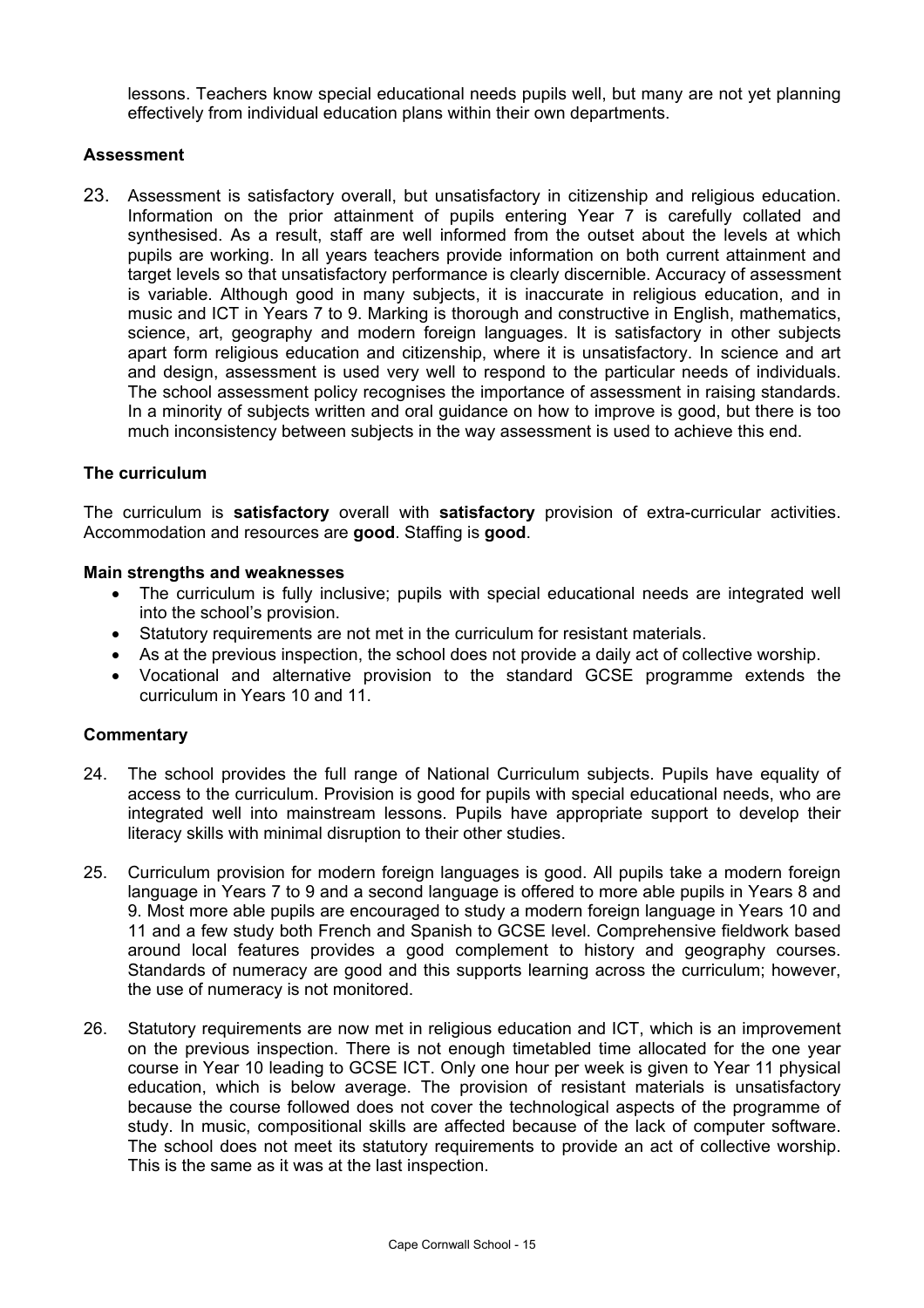- 27. The life skills course in Years 7 to 9 includes all the requirements for personal, social, health, careers and citizenship education and there is a new citizenship programme in Years 10 and 11. The school has introduced vocational subjects to meet the wider needs of pupils in Year 10. The vocational GCSE is offered in leisure and tourism and small numbers of pupils take work-related courses in motor vehicle studies or health and beauty at Penwith College. A small number of boys in Years 10 and 11 who are at risk of exclusion are offered an alternative programme which provides opportunities to widen their experience beyond the school. For example, pupils have taken an interest in homeless and disadvantaged people and are preparing to run a car boot sale to support child leukaemia. Outcomes are accredited as part of an award scheme. Early monitoring shows that the course has a positive improvement on pupils' social skills, attendance and punctuality. These arrangements are good provision for pupils who might otherwise be disaffected with school.
- 28. There is good provision for pupils with special educational needs. Those with Statements of Special Educational Need are given appropriate support from teaching assistants, who ensure that they benefit from the planned mainstream lessons. Individual education plans are drawn up for these pupils and all departments have an individual education plan file that is shared by all teachers and teaching assistants. These plans are reviewed at least twice a year and targets re-set in negotiation with the pupil. Targets on the individual education plans are relevant to the learning and/or behavioural needs of pupils, but lack a subject dimension that would enable many subject teachers to make their full contribution to the teaching of special educational needs pupils. In the relatively few lessons where pupils are withdrawn for extra learning support, they benefit from appropriate computer programmes and the tutorial support of the special educational needs co-ordinator or a teaching assistant.
- 29. The school identifies gifted pupils on entry to the school and subject departments are invited to identify gifted and talented pupils in their departments. The school is a member of the local consortium of schools known as the 'Penwith Academy for Gifted and Talented'. The local college offers a mathematics master class in Year 9. Year 10 pupils who are very high achievers in science attend the 'science at work' classes at another local school, whilst some are involved in the chemistry challenge at Exeter University. A summer school for gifted and talented is held at the Eden Project at the end of Year 8. The register of gifted and talented pupils is currently being reviewed and it is intended to bring all departments more fully into the provision. Through this range of initiatives the school provides well for gifted and talented pupils.
- 30. All pupils benefit from a range of enrichment and extra-curricular activities. These are planned each term by departments and a co-ordinator ensures pupils and staff are well informed about what is available. There are activities for all pupils to take part in within the school, in the local area, courses at study centres and opportunities to gain experience abroad. These include a wide range of sporting activities, gardening, music, drama, dance, art, foreign exchanges and community-linked activities. However, take-up of some activities is low. Additional study classes care provided in after school hours for pupils working towards GCSE examinations.
- 31. The quality and quantity of accommodation and resources are good. Accommodation for specialist teaching is good, for example in science, art, music and design and technology. The majority of subject rooms for departments are conveniently close together. The site is well maintained and the majority of rooms and areas of the school are in a good decorative condition. Accommodation for physical education is good, including well maintained school fields. The sports facilities are well used by the school and the local community. In a few areas of the school there is difficult access for pupils with physical disabilities. However, the school is aware of the changes required and has agreed a strategy with the local education authority to improve the situation when the need arises.
- 32. There is a good match of teaching staff to meet the needs of the curriculum, with the exception of religious education. In all the subject areas, with the exception of citizenship, there is good use of specialist staff with very little need for teachers to teach outside their specialist subject. There is a very good number of support staff in subject areas and they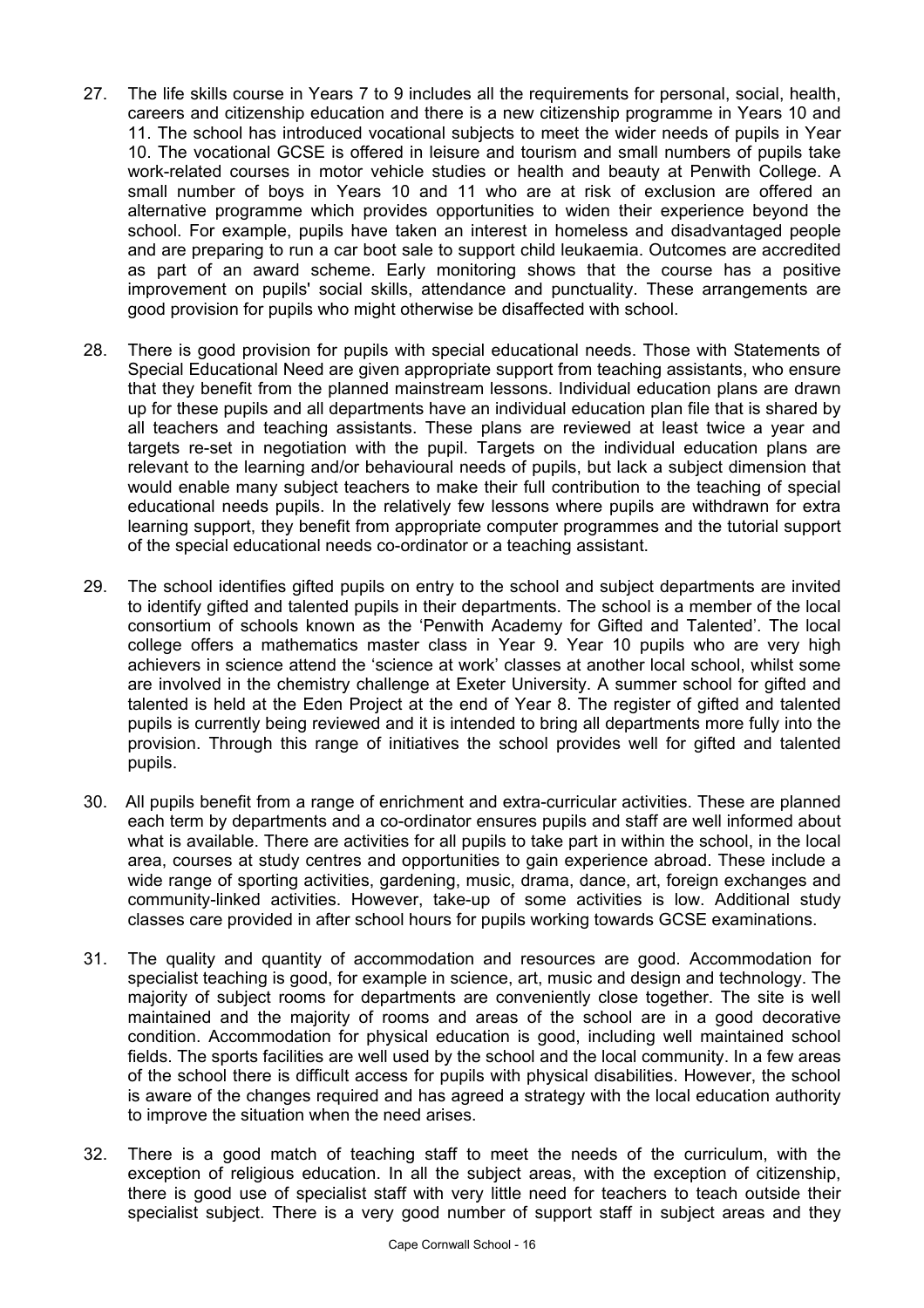make an effective contribution in key areas of the curriculum. In addition to this, there is an above average number of well-qualified teaching assistants to work with teachers in the classroom to support pupils with learning difficulties.

33. Resources are good and are well used. As a result of a well-planned development over the past few years, the majority of subjects have good access to ICT and use it effectively to reinforce or extend learning. However, the access and use of ICT is less well developed in food, textiles, resistant materials, geography, history and modern foreign languages. The quality of display as a resource around the school is good as a result of an ongoing strategy to improve display facilities. The library is well used with a good range of books, but does not provide facilities to use computes. A number of rooms have an interactive whiteboard and projector facilities and the school plans to continue with this development. The school has made good progress during the last few years in improving its accommodation.

# **Care, guidance and support**

The provision for pupils' care, welfare and health and safety is **good.** The support, advice and guidance, based on monitoring, pupils receive are **unsatisfactory.** The involvement of pupils through seeking, valuing and acting on their views is **unsatisfactory.**

#### **Main strengths and weakness**

- Pupils are reticent about approaching members of staff if experiencing problems.
- There is good additional academic support for Year 11 pupils.
- Good careers guidance helps pupils make informed choices at both the end of Year 9 and for post-16 options.
- The views of pupils about the life of the school are not routinely sought and pupils lack autonomy in running the school council.

- 34. The support, advice and guidance pupils receive, based on monitoring, are unsatisfactory overall. There are, however, areas of strength. This is a small school and pupils are well known by staff. Despite this, pupils reported that they would be unwilling to approach staff if they were experiencing problems. The bullying issue in school has arisen partly due to this. Induction arrangements for pupils entering the school in Year 7 are satisfactory. Pupils in Year 7 did comment that they are pushed about and tripped up by older pupils on the corridors even on induction day. Vulnerable pupils are invited to attend during the summer holidays for additional familiarisation days.
- 35. Some monitoring is effective. The responsibility for monitoring the academic progress of pupils lies with tutors. This year individual target setting has been introduced and pupils and parents met with tutors to set targets for improvement. However, many targets are imprecise and do not do enough to help pupils to progress. Additional revision classes are held to support pupils' preparation for GCSE examinations. Use of the morning tutorial session is variable. Where good practice is evident, a range of activities prepares pupils well for their studies and provides support. Others are often used as a social time for pupils to chat to their friends.
- 36. Personal, social and health education lessons contribute satisfactorily to pupils' personal development and prepare them for life outside of school. A good careers guidance programme, supported by Connexions, prepares pupils for option choices at the end of Year 9. Pupils are well prepared for work experience and benefit from taster lessons at two further education colleges before making their choice of post-16 courses. The variable quality of teaching of these subjects affects the benefits that pupils gain from these lessons.
- 37. Arrangements for pupils' care, welfare and health and safety are good. Child protection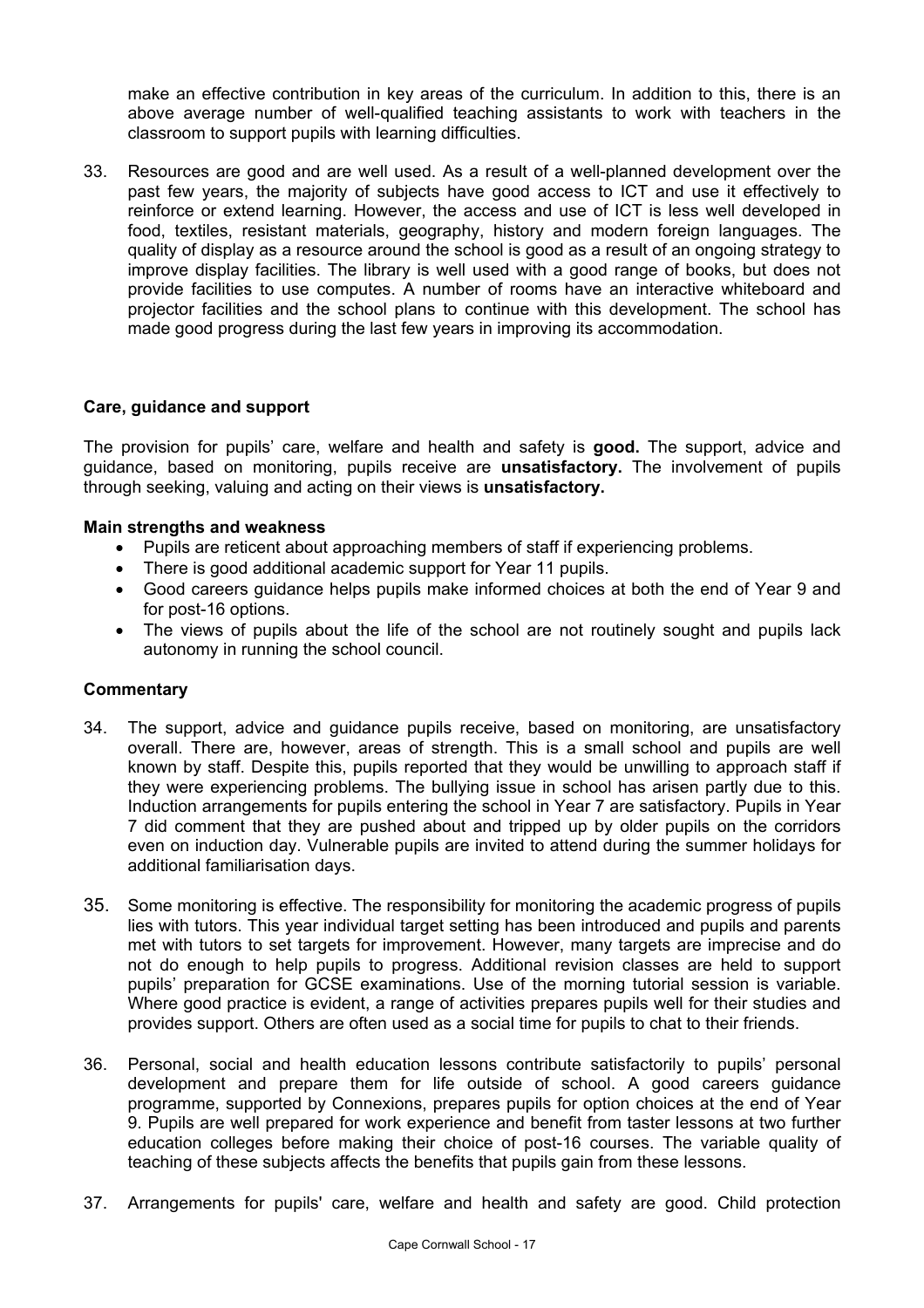procedures meet requirements. Welfare and first aid arrangements ensure that pupils are well cared for. Procedures to monitor health and safety are good and ensure the safety of pupils. The testing of portable electrical appliances now complies fully with regulations. The school has successfully addressed the health and safety issue raised at the last inspection.

38. The involvement of pupils in seeking and asking their views is unsatisfactory. Pupils' views are sought through the school council. The council is led and the agenda is set by a senior member of staff. This reduces opportunities for pupils to take the responsibility for chairing meetings and setting the agenda, although they are asked to contribute towards it. Pupils' views have been sought on a range of topics in the past and they were recently consulted about the designs for the refurbishment of the toilets. However, the school had not identified the concerns pupils have expressed about bullying and their views about this type of issue are not routinely sought.

# **Partnership with parents, other schools and the community**

The effectiveness of the school's links with its parents is **satisfactory.** The quality of the school's links with the community and other schools and colleges is **good.**

#### **Main strengths and weaknesses**

- The school has close involvement in local festivals.
- There is good use of facilities by the local community.
- The school makes good use of the local environment to support pupils' studies.
- Junior sports leaders work with primary schools.

- 39. The school's partnership with parents is satisfactory. The number of parents who returned the parents' questionnaire was low. Parents expressed concern about the information they received about their child's progress, that their views are not sought and that there is a bullying problem in school. Inspection findings are that the school does not routinely seek parents' views and there is a bullying issue within the school. Information to parents is satisfactory. Parents receive a weekly newsletter and an annual progress report. The recently introduced target setting days and the annual consultation meeting with teachers give parents the opportunity to discuss progress with tutors and subject staff and to set targets for improvement with their child. Annual reports to parents are satisfactory, though it is not always clear what pupils have learned and some targets for improvement do not focus on what pupils need to do to improve their work.
- 40. Links with the community are good. The school is involved with local festivals. Both the textile and art departments designed costumes and made masks for this event last year. The school facilities are well used by the community for sport and the arts. Pupils help with the lighting for local drama club productions. Links with a local surf school support pupils' tourism studies. Professional coaches from local sports clubs coach pupils in golf, cricket and badminton.
- 41. There is a good partnership with other schools and colleges. The induction arrangements with primary schools for Year 6 pupils coming into the school are satisfactory. Science teachers have taught practical investigation skills to Year 6 pupils. The sports co-ordinator scheme has promoted further links with primary schools and the school hosts a mini-olympics organised and run by junior sports leaders. Currently, there are no schemes of work in place across Years 6 and 7 for mathematics or English to ease the learning transition of pupils. The school works in collaboration with other secondary schools to provide master classes for gifted and talented pupils. There are good links with further education colleges that enable pupils to follow vocational courses in Years 10 and 11 and make appropriate post-16 choices.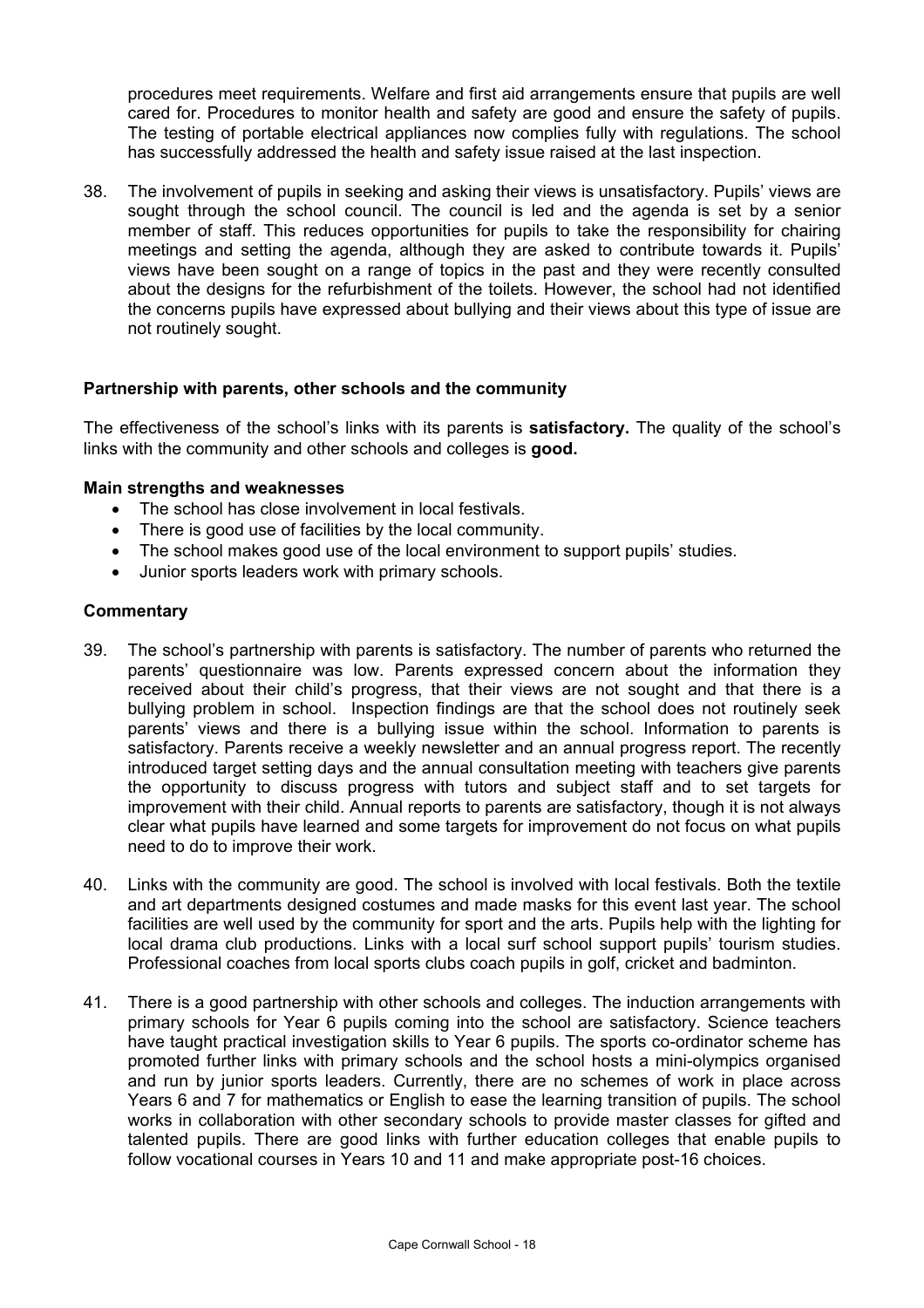42. For pupils with special educational needs, there are strong and effective links with parents, through reviews of Statements of Special Education Need and individual education plans. Nearly all parents attend reviews and all make a written contribution. There are good links with primary feeder schools to ensure that information on special educational needs pupils is transferred to their new school.

# **LEADERSHIP AND MANAGEMENT**

The leadership of the headteacher and the other senior staff is **satisfactory**. Management is **unsatisfactory**. Governance is **satisfactory.** 

#### **Main strengths and weaknesses**

- Management is unsatisfactory due to inconsistent monitoring of the school's performance and the lack of rigour in line management of the departments.
- The financial planning and management processes are good.
- Staff development is well managed and provides good opportunities for staff to develop their skills.
- Overall, school improvement planning is ineffective and insufficiently focused.
- Governors have not ensured that the school meets all statutory requirements.

- 43. The leadership of the headteacher and senior managers is satisfactory. It maintains a satisfactory sense of purpose for the school and provides satisfactory motivation for staff and pupils.
- 44. A strong area of the school is the attention given to the deployment and professional development of the staff. The school has experienced falling numbers of pupils for some time and has managed the reduction of staff well, minimising any disruption to the curriculum and ensuring that staff morale is not adversely affected. This is a small school and many staff have to take on multiple roles. This is achieved with thought and careful planning and professional development is imaginative and well managed. A recent development has been to link the performance management targets to the staff development process. New teachers to the school are well supported by the induction programme. There are established teacher training partnerships with Bath Spa University and with the local consortium based in Truro. English, mathematics and science have benefited in particular from these links.
- 45. Management overall is unsatisfactory because the monitoring of the school's performance lacks rigour and leads to inconsistencies in different areas of the school. The management of art and design are very good whereas they are unsatisfactory in religious education and in the leadership of resistant materials. Although comprehensive records are kept of departmental meetings, there is no planned and systematic evaluation of how to improve subject performance. Where improvements have been made, it is as a result of the individual efforts of subject leaders. Leadership and management by heads of department are satisfactory overall, although in many areas they are good, including English, mathematics and science. In these and other areas, subject leaders set a good example by their own practice and by the achievement reached by the pupils.
- 46. School planning was a key issue in the last inspection and insufficient progress has been made in this area. Improvement planning is ineffective and lacks sufficient focus. The priorities of the current school improvement plan are not reflected sufficiently in the individual department improvement plans. It is not clear how the identified priorities of the school improvement plan are to be delivered as currently they are not costed or linked into the overall budgetary process. There is insufficient detail about the success criteria and how each priority is to be monitored and evaluated. The school's self-evaluation processes are insufficiently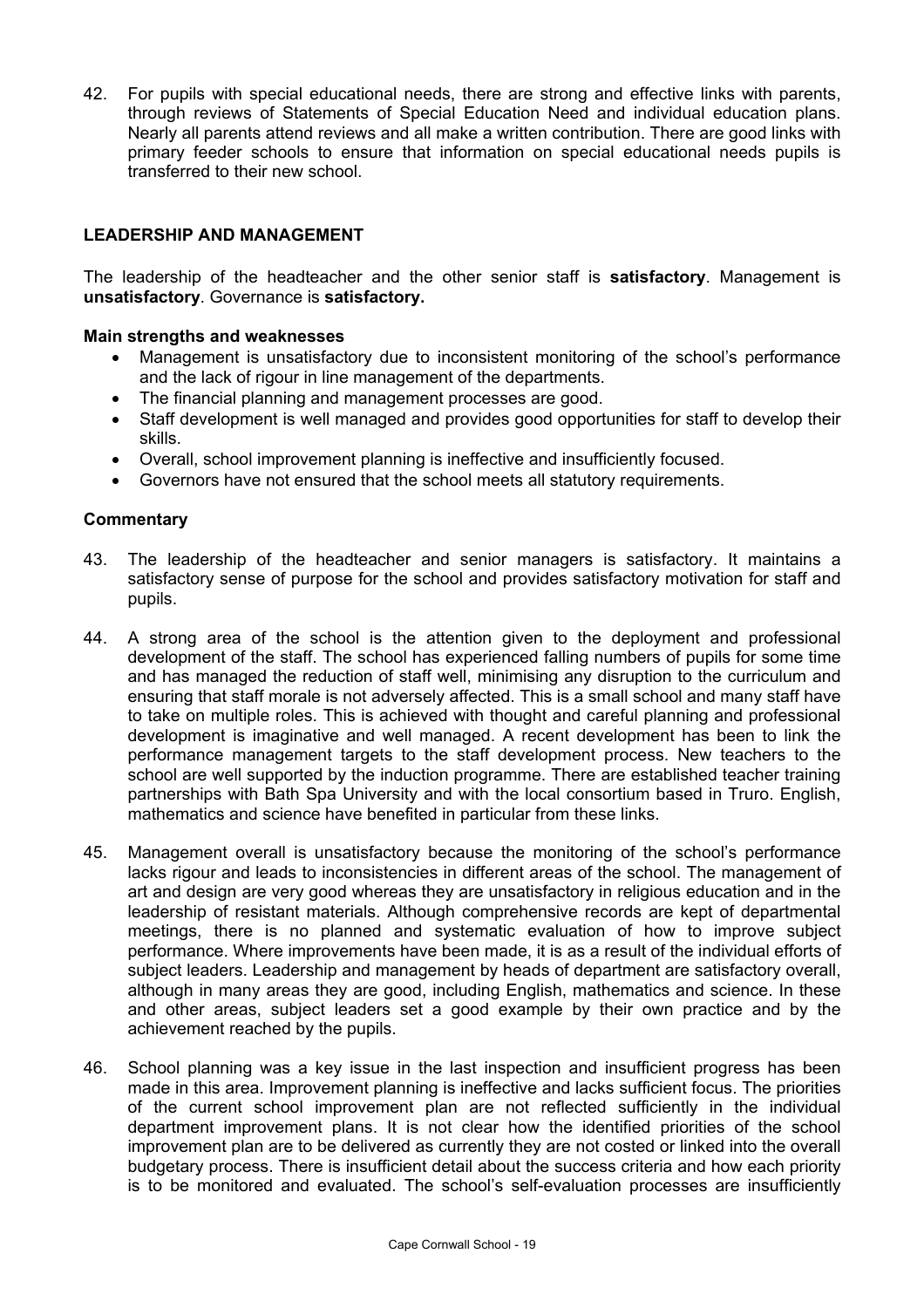developed to identify and consistently address weaknesses effectively. There are insufficient links between the planning processes and the monitoring and evaluation of performance.

- 47. The special education needs co-ordinator is very experienced, well qualified and gives good leadership to a strong team of experienced and well-qualified teaching assistants, three of whom are qualified teachers. Most are assigned to subject areas and join in department meetings and in service training. The management of the department is good, but there is no clerical support for the special education needs co-ordinator and her workload is unduly heavy. The monitoring of work in the learning support department is made difficult for the same reason.
- 48. Governance is satisfactory. Governors are positive about the school and recognise its strengths. Although they have accurately identified a number of issues and concerns, there are other areas of weakness that have not been recognised. They provide good support for the headteacher and senior managers and are willing to challenge when they disagree. The recent insistence on a different policy on uniform was at the instigation of the governing body. New initiatives are regularly reported to the governors by the staff responsible, but the evaluation of outcomes is not consistently effective. Governors are clear about the particular problems associated with a small school with falling rolls. Budgetary decisions are made after careful consideration, but the evaluation of the impact of such decisions is not systematic. The governing body has not ensured that the school complies with its statutory duty to provide a daily act of worship for all pupils, which was identified as an issue during the previous inspection. The reasons given for this continuing breach of requirements are the limited accommodation and a lack of available time. However, the school makes only limited efforts to ensure that the required elements are covered in tutor time; these sessions frequently do not refer to Christianity or other spiritual areas or contain a moment for quiet reflection. This is unsatisfactory. While governors were aware of difficulties within the teaching of resistant materials, because of lack of detailed information they were unaware that the school is not meeting National Curriculum requirements.
- 49. Financial management is good; the school has worked successfully to reduce its deficit in recent years. However, there is an insufficient link to the college's priorities within its development plan and future strategic objectives. Arrangements for managing the budget are systematic. Departments bid for funds to support developments and there is careful and effective monitoring of the expenditure. Governors are kept well informed of the financial position as the financial year develops. Plans to improve the fabric of the building are well developed for the next two years. Overall, the school provides satisfactory value for money.

| Income and expenditure $(E)$ |           | Balances $(E)$                                    |  |
|------------------------------|-----------|---------------------------------------------------|--|
| Total income                 | 2,108,955 | Balance from previous year<br>$-44,810$           |  |
| Total expenditure            | 2,073,741 | Balance carried forward to the<br>$-9546$<br>next |  |
| Expenditure per pupil        | 3,798     |                                                   |  |

# *Financial information for the year April 2003 to March 2004*

# **OTHER SPECIFIED FEATURES**

# **Work-related learning**

50. Provision is satisfactory. The school has made a satisfactory start in developing aspects of a work-related curriculum, building on existing provision, for example, in providing for work experience. The impact of the various activities involving work-related learning on pupils'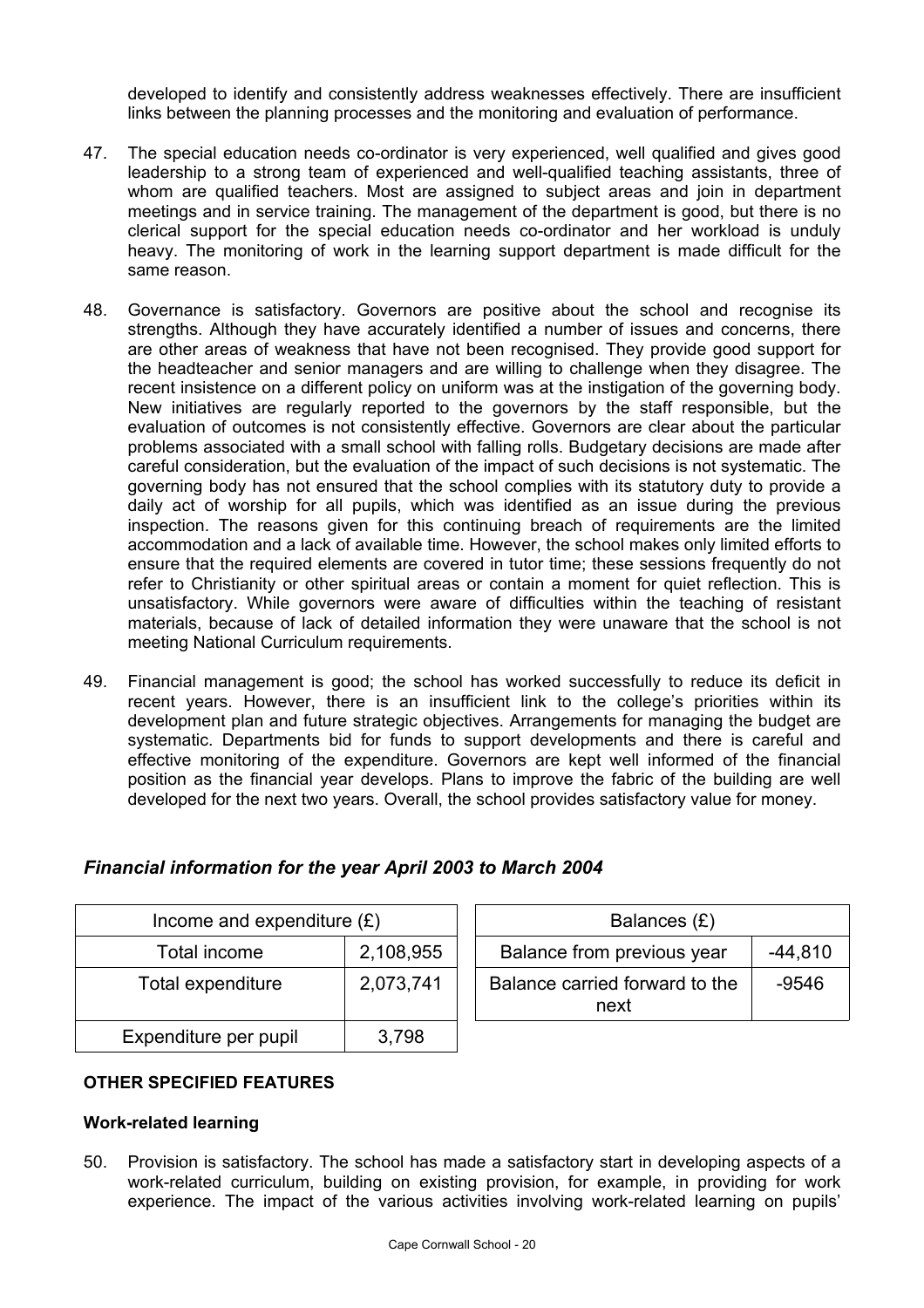achievement is satisfactory. Local authority initiatives are being well used to involve a number of departments in ventures to provide for work-related links, but most departments have yet to incorporate sufficient elements of work-related activities into their schemes of work.

51. Leadership and management are satisfactory. During the inspection a number of instances were seen where a work-related link was made with work that was being done, but in most cases this was incidental, rather than planned. Useful links with a number of local further education colleges has led to some good courses that have been of considerable benefit to a number of pupils for whom the standard curriculum in its totality is not appropriate. Vocational courses within the school are also being developed. Careers education starts in Year 9 and provides appropriate support for pupils.

# **PART C: THE QUALITY OF EDUCATION IN SUBJECTS AND COURSES**

# **SUBJECTS IN KEY STAGES 3 AND 4**

# **ENGLISH AND MODERN FOREIGN LANGUAGES**

# **English**

Provision in English is **good**.

# **Main strengths and weaknesses**

- Standards in GCSE examinations are above average and, after a fall in 2003, standards in Year 9 tests improved in 2004. All pupils achieve well.
- Good leadership and management of the department provide a clear focus on improvement.
- Good teaching ensures that lessons start very well and contain a variety of challenging activities. Marking is good.
- Provision for literacy across all subjects is inconsistent.
- Support for low attaining pupils is effective.

- 52. Results in 2003 in Year 9 national tests were below average after being consistently above for a number of years. They improved in 2004 but there are currently no national averages for comparison. The improvement has continued and work seen during the inspection was above average. This is good achievement as pupils enter the school with average standards. GCSE results in English language in 2003 and 2004 were above average, as was the standard of work seen during the inspection. Results at the very highest grades were below average. Thus, achievement in Year 11 is also good. This year, for the first time, the school is also entering all Year 11 pupils for English literature and current standards are above average. Although in all years girls attain better than boys, this reflects the national pattern. The good achievement of all pupils, including those with special educational needs, is indicative of the careful approach to ensure the department caters equally for the full ability range.
- 53. Teaching and learning are good. Teachers have worked hard to improve the clarity with which objectives are set at the start of lessons and this is now a strength. Pupils know exactly what is expected in lessons. Activities are very varied, lively and maintain the interest of pupils. In nearly all cases, very good classroom management ensures pupils move from activity to activity quickly promoting a good pace of learning. Lower attaining pupils and those with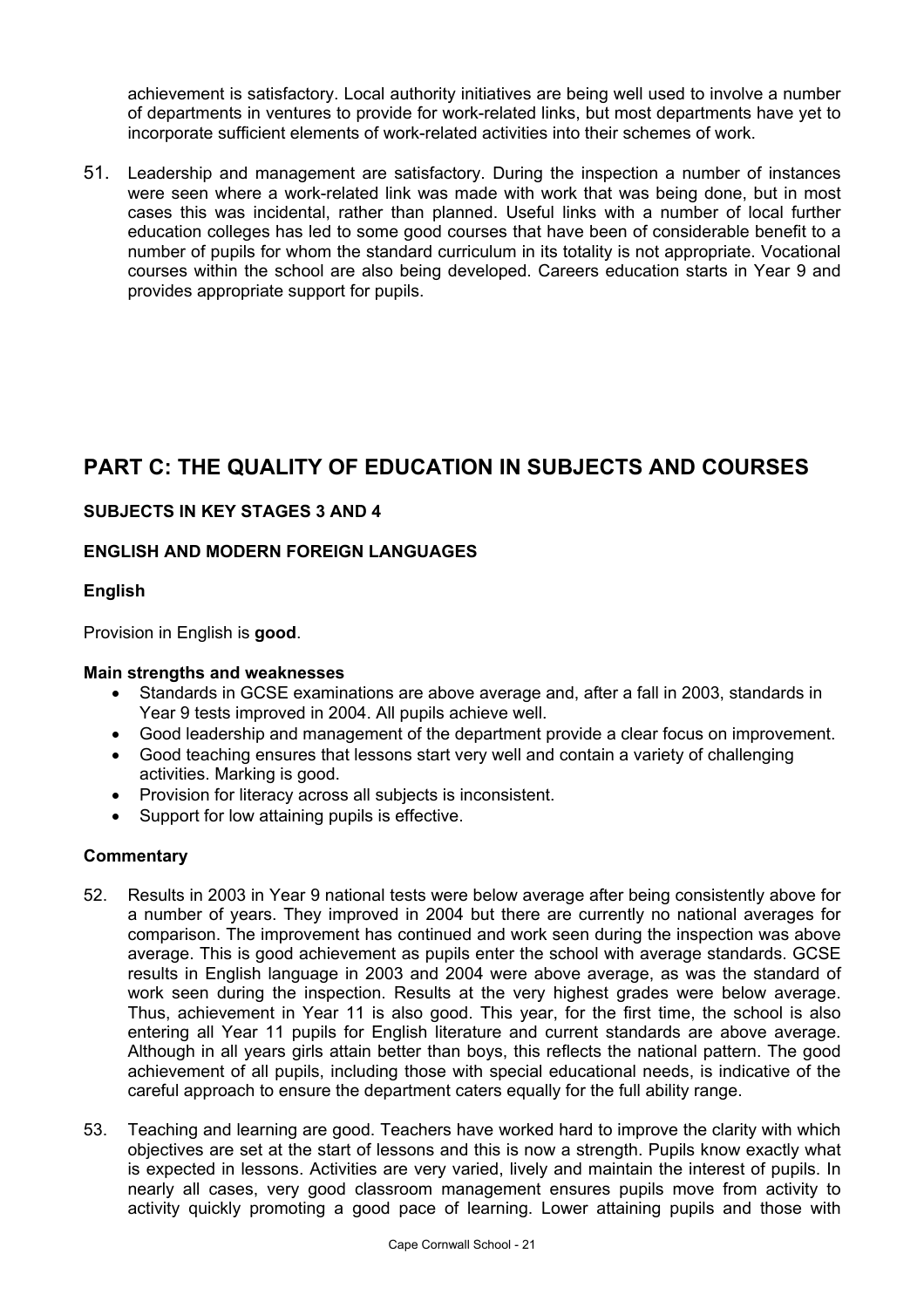special educational needs are well supported in lessons, both by teachers and teaching assistants. The relationships between teachers and pupils are positive in nearly all cases and ensure that pupils are confident and keen to attempt quite challenging tasks. In a very small proportion of lessons, the pace is slow and pupils are inattentive, which distracts others. Assessment of pupils' work is accurate. Marking is thorough and usually provides good guidance on how to improve. The good teaching produces good learning. Pupils participate confidently in small group and whole class discussions. In Year 7 they write in a variety of forms and by Year 11 most make use of a range of literary devices. Pupils of all abilities approach the reading of difficult texts with confidence. By Year 11 all but the lowest attaining pupils are adept at identifying authors' intentions. Pupils respond to the good and better teaching with obvious enjoyment of the subject.

- 54. The curriculum is good and ensures that National Curriculum and GCSE requirements are fully covered but also effectively addresses a range of social and moral issues. Literature from other cultures is, however, under-represented. Drama extends and enriches pupils' experiences in English. Provision for pupils with special educational needs is good and it is a feature of the department that pupils of all abilities and aptitudes are equally involved in lessons.
- 55. Leadership and management are good. The curriculum provides good opportunities to study languages. A perceptive analysis of results has been followed by actions to improve areas of identified weakness. The National Key Stage 3 Strategy has been successfully implemented and has enhanced teaching and learning. The team of English teachers is enthusiastic in its approach and supportive of each other. Improvements on the issues raised since the previous inspection are good and are another indication of the thoughtful and effective leadership and management.

# **Literacy and language across the curriculum**

56. Standards of literacy are good and support learning across the curriculum. The provision for the development of literacy is satisfactory but has some inconsistencies. The English department has participated in a number of successful training sessions. The library manager provides good guidance to pupils on wider reading outside lessons. There is no whole school literacy policy and currently no member of staff with specific responsibility for literacy. The teaching of literacy is good overall. A number of subjects support the development of pupils' literacy standards. It is very good in science where pupils are provided with a range of books for extended reading and there is effective use of key words. In mathematics, spelling is carefully addressed. In modern foreign languages templates are used to support extended writing.

#### **Modern foreign languages**

Provision in modern foreign languages is **satisfactory**.

#### **Main strengths and weaknesses**

- Teachers are experienced and have good linguistic skills, which provide a good model for pupils' listening and speaking.
- GCSE French results improved considerably in 2004, especially for boys, but the teacher assessed standards at the end of Year 9 were well below average.
- Relationships in most lessons are good and facilitate collaborative learning.
- Teachers' marking does not always help pupils to improve standards.
- There are good opportunities for pupils to study more than one European language.
- The French trips and exchanges increase motivation and raise standards.
- Lack of access to ICT equipment restricts the use of computers.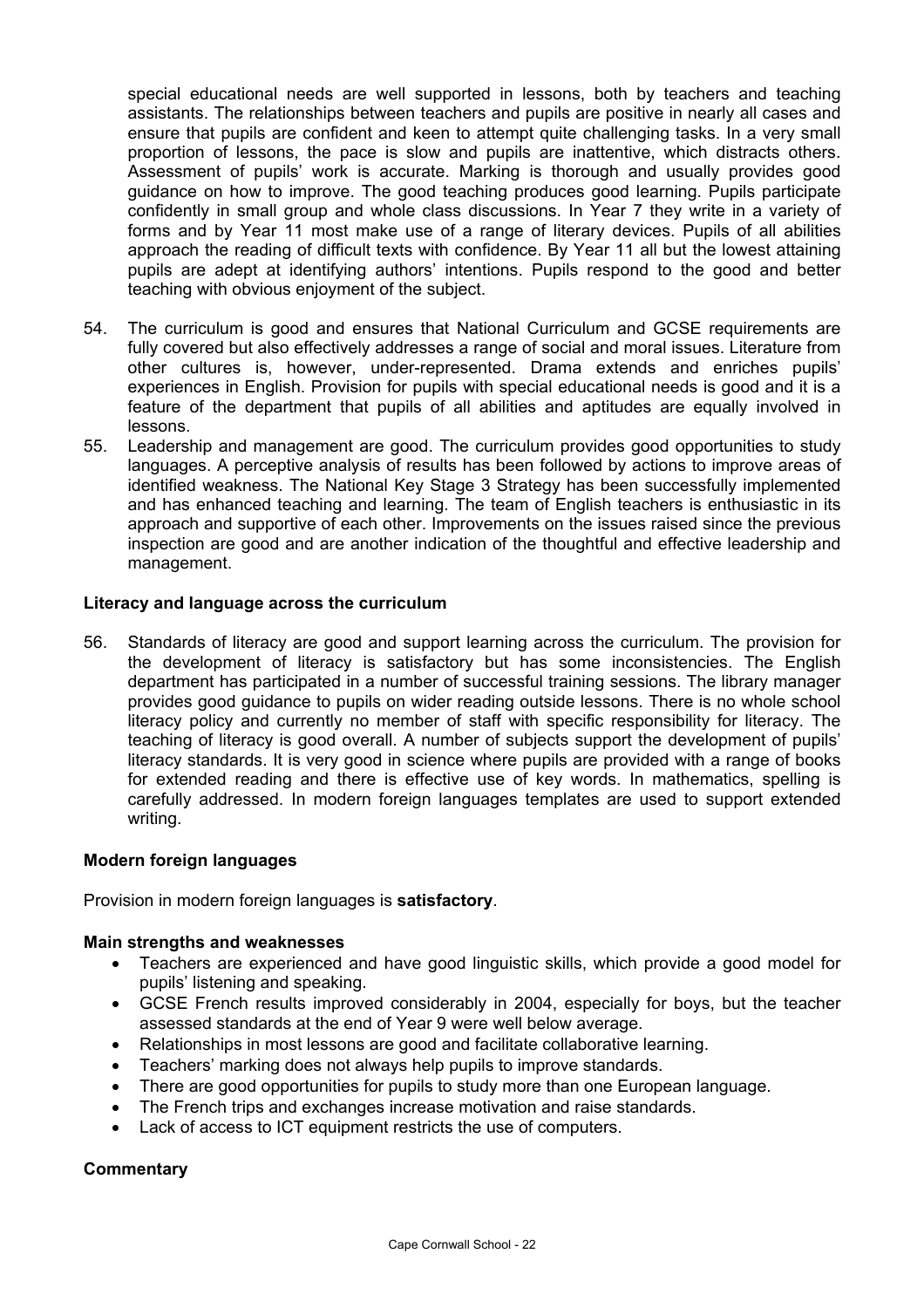- 57. Results in teacher assessments over recent years and in 2004 were well below what is expected nationally at the end of Year 9. Current standards in French and Spanish are below average in Year 9. Pupils do not have sufficient opportunities to use past and future tenses and write complex sentences, containing reasons and opinions. The standards of some low attaining pupils in Years 8 and 9 in French are very low. Pupils achieve well in Spanish lessons in Years 8 and 9, but attain below average standards because of limited time for the subject. Achievement in French in Years 7 to 9 is unsatisfactory.
- 58. Results in GCSE French over recent years have been below average, but in 2004 results improved and were average. Boys performed better than girls, which is contrary to the national picture. Pupils had lower results in French, however, than in their other subjects. In 2004 half of the small group entered for Spanish GCSE obtained grades A\* to C and this was above average.
- 59. Inspections findings are that standards in French and Spanish are average in Years 10 and 11. By the end of Year 11, most high and middle attaining pupils produce work of GCSE C standard or above. Many pupils understand spoken French or Spanish well and they pronounce familiar language well. Many use present, future and past tenses and some more complex sentences in familiar contexts. Pupils' written work in both French and Spanish is of a lower standard than their listening, speaking and reading. The French or Spanish of a few pupils is weak and they have many gaps in basic structures and vocabulary. Most pupils achieve well in French and Spanish in Years 10 and 11.
- 60. Teaching and learning in French are satisfactory overall and are good in Years 10 and 11. Teaching and learning in Spanish are good in all years. Teachers' good linguistic skills and good knowledge of GCSE criteria have helped to raise standards. The better lessons are conducted entirely in either French or Spanish, which effectively develops pupils' listening and speaking. In some less effective lessons, too much English is used. Pupils generally respond well to interesting tasks and materials in brisk lessons. In a few lessons in Years 8 and 9, however, pupils fail to learn satisfactorily because they are so disaffected and poorly motivated. Generally, pupils enjoy working in pairs, although some are easily distracted and consequently underachieve. All teachers mark pupils' work regularly and some marking is very good, but not all teachers provide sufficient advice on how to improve. Good relationships in most lessons have a positive impact on learning, but in some Years 8 and 9 classes negative attitudes to the subject hinder progress. Teachers use ICT effectively to practise and consolidate language and pupils occasionally word process their work or do research on the Internet for coursework, but lack of regular access to computers is a barrier to this type of work.
- 61. The leadership and management are satisfactory. There are a number of strengths; the head of department has clearly identified areas for development and has developed strategies to raise standards. Many of the targets in the current departmental development plan have been achieved. The French assistant is effectively deployed and has a positive impact on learning both when supporting pupils in lessons and with small withdrawal groups. The department's trips abroad and the exchange link with France motivate pupils and help to raise standards. Improvement since the last inspection is satisfactory.

# **MATHEMATICS**

Provision in mathematics is **very good**.

#### **Main strengths and weaknesses**

- Pupils achieve very well and standards are above average. Those with special educational needs achieve very well.
- Teaching is very good overall, although in a few lessons some pupils' misconceptions are not identified and corrected quickly enough.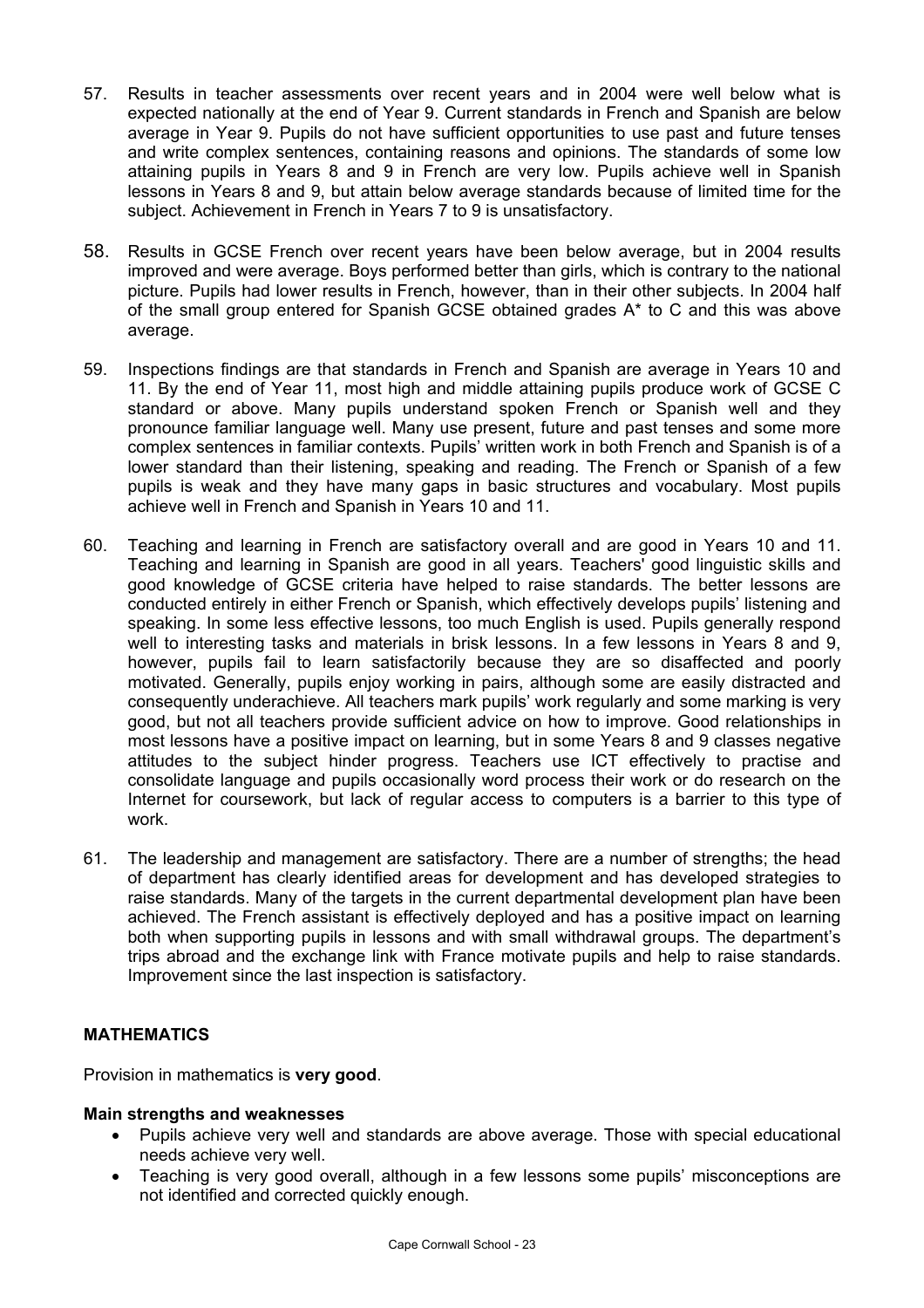• Leadership of the department is very good and the teachers are all experienced and dedicated.

#### **Commentary**

- 62. Standards are above average by the end of Year 9 and above average, but close to being well above average, by the end of Year 11. In the national tests at the end of Year 9 in 2004, 78 per cent of the pupils attained at least the expected Level 5 and 53 per cent were one level higher. Over the last four years, attainment in these exams has remained stable. In the GCSE examinations in 2004, 61 per cent of the pupils gained a grade  $A^*$  to C, which was above average, and all but a few pupils gained at least a grade A\*to G, which is well above average.
- 63. The achievement overall of the pupils from their entry into the school up to Year 11 is very good because of the quality of the teaching and a good attitude to learning on the part of most pupils. A few pupils do not always achieve as well as this. This includes some of the quieter pupils who do not understand the work and do not ask for clarification and some pupils, mostly boys, whose attitude to learning is poor. Pupils generally behave well; most pupils work hard in lessons and do their homework conscientiously. The quality of presentation of work is good, but a significant number of pupils treat their everyday work too casually and as a result there can be unnecessary errors. Pupils with special educational needs achieve very well because they are placed in smaller sets and get very good support from teachers and learning support assistants.
- 64. Teaching is very good. As a result, pupils achieve very well in most lessons and their achievement is rarely less than good. All the teachers are very good mathematicians who provide pupils with very clear explanations of the processes for solving problems. They also have the confidence to draw attention to underlying concepts and key misconceptions so that the pupils can grasp the principles involved and understand what they are doing as well as how to do it. In the best lessons, pupils are set challenges or problems to think about, so that they learn how to think independently, as well as develop a better understanding of the concepts involved. This contributes well to retention of knowledge and skills and helps the pupils in the long term to distinguish between similar processes and not to confuse them. Relationships with pupils are very good so that in most cases classes are orderly places where the main focus is learning. In some lessons there is lack of a systematic way of finding out whether pupils have understood the concepts and processes being taught. As a result, some pupils have misconceptions, which are not quickly enough corrected, and this inhibits their progress. This often affects quieter pupils, who do not have the confidence to admit that they do not understand the work.
- 65. The leadership of the department is very good. There is a common sense of purpose and a very good level of consistency in the way mathematics is taught in the department. It is a strong, experienced and united staff team. Management is good, but systems to respond to changes are less effective. The department is effectively organised. Assessment of the progress of individual pupils to identify and reverse underachievement is very good. The department is well resourced, and well equipped with interactive whiteboards, although ICT is not yet fully used as a routine part of learning mathematics. There is a good range of extracurricular activities and staff give time to pupils outside lessons to help them, both individually and through some extra lessons for Year 11 pupils around examination time. Standards of numeracy are good overall, although lower attaining pupils would benefit from more regular active mental arithmetic practice.
- 66. Improvement since the previous inspection is good. The pupils' achievement, that is their progress in the long term, and the quality of the teaching have been maintained. New technology and new developments, such as the National Key Stage 3 Strategy and techniques to develop assessment for learning, are being successfully introduced.

#### **Mathematics across the curriculum**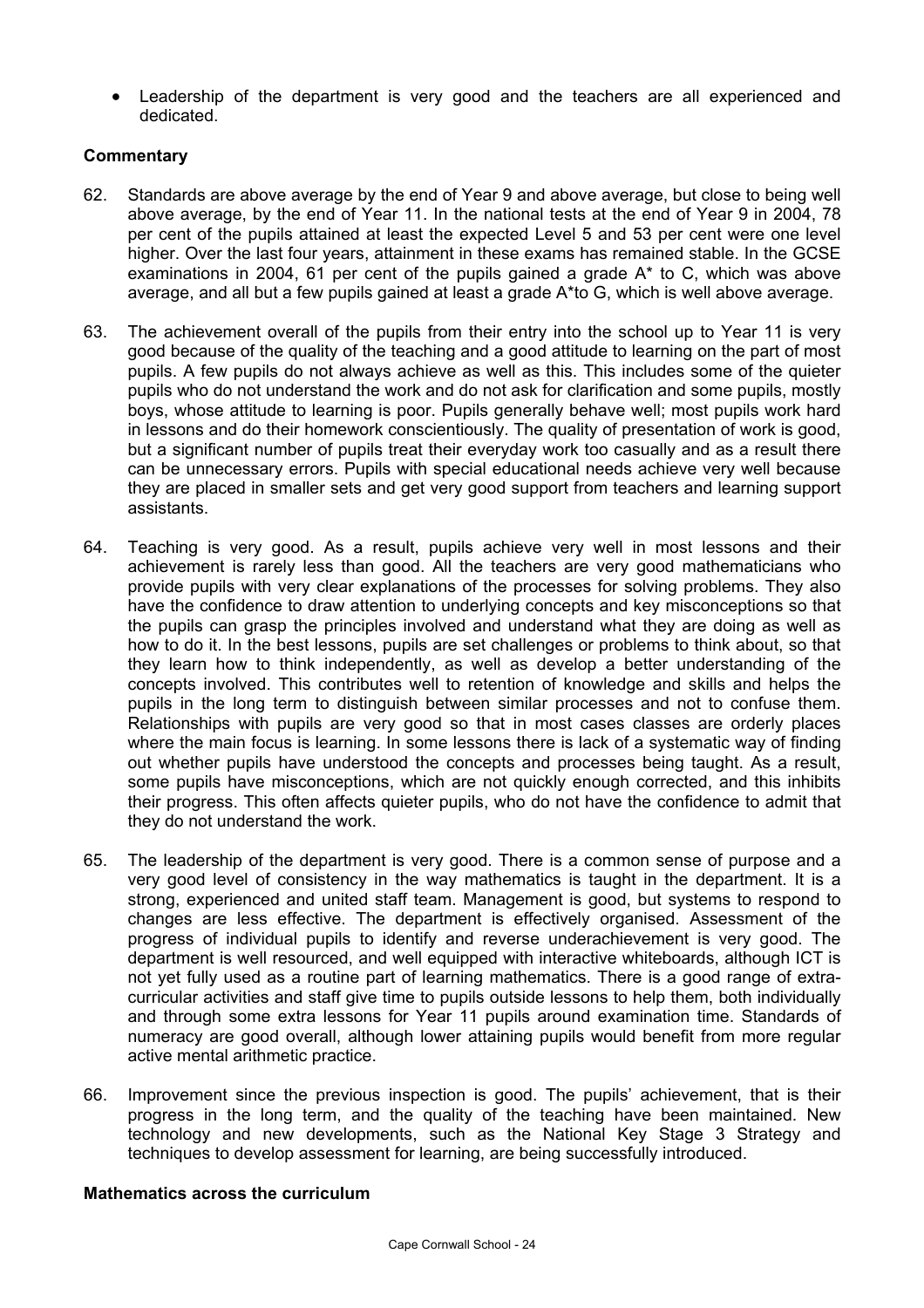67. Standards of numeracy are good and in all subjects pupils are given good opportunities to use their mathematical knowledge and numeracy skills to enhance their learning. The policy to develop numeracy across the curriculum provides an opportunity for dialogue between the mathematics department and other departments, but it has a limited impact in improving pupils' numeracy skills and knowledge. Part of the reason for this is a lack of planning in most subjects for approaches to learning which require numeracy, specifically to enhance the study in that subject. However, examples were seen where good standards of numeracy and mathematics enabled the teachers and pupils to enhance their studies. For example in science, pupils were able to draw accurate graphs to illustrate experimental data, and other routine applications were seen in design and technology, art and design and geography.

# **SCIENCE**

Provision in science is **good.** 

# **Main strengths and weaknesses**

- Standards are above average and pupils' achievement is good.
- Teaching is good but there are inconsistencies in setting homework.
- The department is well led and well managed.
- There are good strategies to improve literacy.
- Too few pupils achieve higher grades in GCSE.

- 68. Results in national tests at the end of Year 9 were above average in 2004. They dropped slightly from 2003 but have improved slowly since the previous inspection. The results are above those of pupils in similar schools based on their standards in Year 6. Boys did better than girls. Results in the 2004 GCSE examinations in double award science were average. Results were at their lowest in 2002 but are improving steadily. Boys performed better than girls but the gap between boys and girls has decreased over the last three years with the girls showing improvement. The proportion of pupils achieving the higher grades of A\* and A is well below national averages, but strategies are in place to raise the attainment of pupils who show special talents in science.
- 69. By the end of Year 9 current standards are above average. Given their former standards at the end of Year 6, this represents good achievement for all pupils, including those with special educational needs. Pupils are enthusiastic when doing practical work. They set up and observe experiments carefully. This allows them to get accurate results and use these to explain what is happening. Teachers and teaching assistants use good strategies such as key words and 'meaning in reading' so that pupils of all abilities show increasingly good literacy skills which support their understanding of science. By the end of Year 11 pupils' standards are above average. Again, this demonstrates good achievement. Recent increased opportunities for more practical work, as a result of more teaching time in Years 10 and 11, have allowed the pupils to become more confident in science so that their practical skills improve and are better than displayed in the last GCSE examinations. Where pupils' writing skills are underdeveloped, good support from teachers and assistants, with opportunities to word process their coursework, enhances pupils' chances of achieving higher standards. Some science modules are effective in raising the aspirations of pupils because they encourage the use of websites showing science and technology employment opportunities.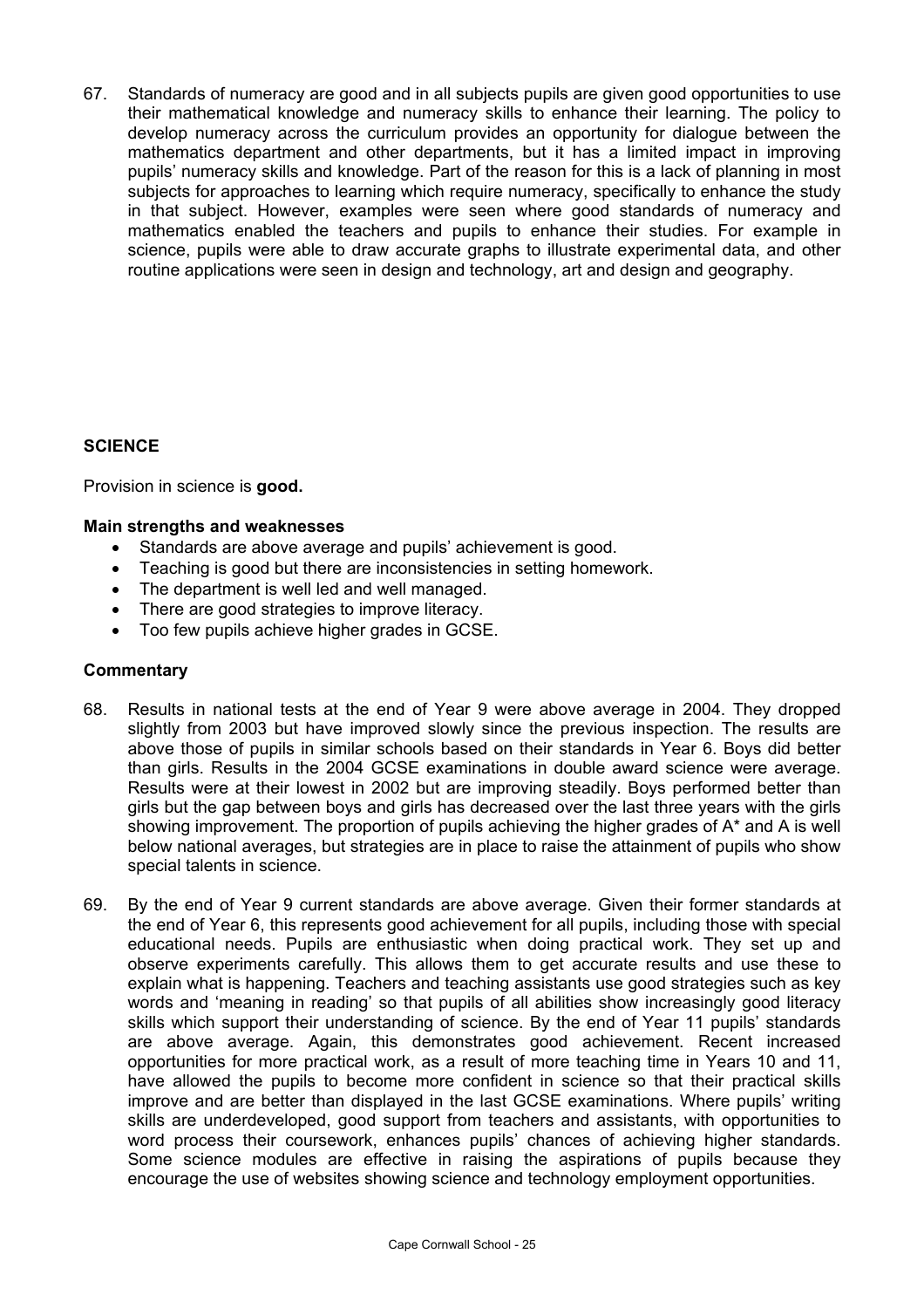- 70. Teaching and learning are good with some very good features. Strong features of the most effective teaching are planning and challenge. The challenge provided by sharp questions from teachers encourages pupils to think about science more deeply. Teachers share good practice and innovative ideas when planning lessons and this helps to raise standards by exposing pupils to a wider range of learning strategies. The use of ICT has improved since the previous inspection. This was seen in a Year 10 science class where pupils with special educational needs used computers to simulate the design of electrical circuits and understand which type may be used in the home. Assessment procedures are well developed and are used to pinpoint areas of underachievement, allowing pupils to move into different groups according to how they are progressing. There is some variation in the quality and quantity of homework and it does not always build on the work done in class. This issue is now being addressed through a homework logbook.
- 71. The leadership and management of science are good and there is a shared focus on raising standards. Observation and evaluation of lessons are helping to raise standards by identifying areas where teaching may be improved, therefore improving learning. The head of department places a high priority on helping teachers to develop their skills and share their good practice. All teachers have received training which supports the National Science Strategy. This is helping to raise achievement in both practical and thinking skills.
- 72. Good progress has been made since the previous inspection. There is a data projector in each laboratory which adds visual impact to learning. There has been considerable investment in resources, particularly pupils' textbooks. These allow pupils to support their school work with home study. The re-roofed laboratories now provide good areas in which to teach and learn but some desks are old and need replacing.

# **INFORMATION AND COMMUNICATION TECHNOLOGY**

Provision in information and communication technology (ICT) is **satisfactory**.

#### **Main strengths and weaknesses**

- Most pupils have positive attitudes and behave well and this helps them to learn.
- The insufficient time for the GCSE short course limits higher results.
- Pupils of all abilities benefit from the good support of teachers and teaching assistants.
- Procedures for assessment are improving and target setting is focused on raising standards.
- The use of day-to-day marking and written guidance to pupils is underdeveloped.
- Policies and schemes of work are not developed well enough.

- 73. Standards are average and are lower than at the last inspection. Results in the optional applied GCSE and the compulsory GCSE short course are average and the number of higher grades is well below the national average, although these results are above the county average. Girls attain higher standards than boys in examinations. Pupils take the short course at the end of Year 10 and there is not enough curriculum time for them to maximise their capability.
- 74. Achievement is satisfactory overall. Planned support is well targeted by teachers to meet the needs of individual pupils. Pupils with special education needs achieve well with good one-toone support from teaching assistants. In most lessons pupils' positive attitudes and good behaviour help their achievement and enable them to build on previous learning. Year 8 pupils achieve above expectations; they are excited by their work on a greenhouse simulation and write simple computer programs to change ventilation and lighting. In Year 9 a number of pupils do not work with enough vigour and their achievement is unsatisfactory. In Year 10 most pupils on the short course satisfactorily prepare a data capture form, but a minority of pupils lack interest and minimum effort leads to unsatisfactory achievement. Full course pupils are motivated and keen to build up their skills of searching a database.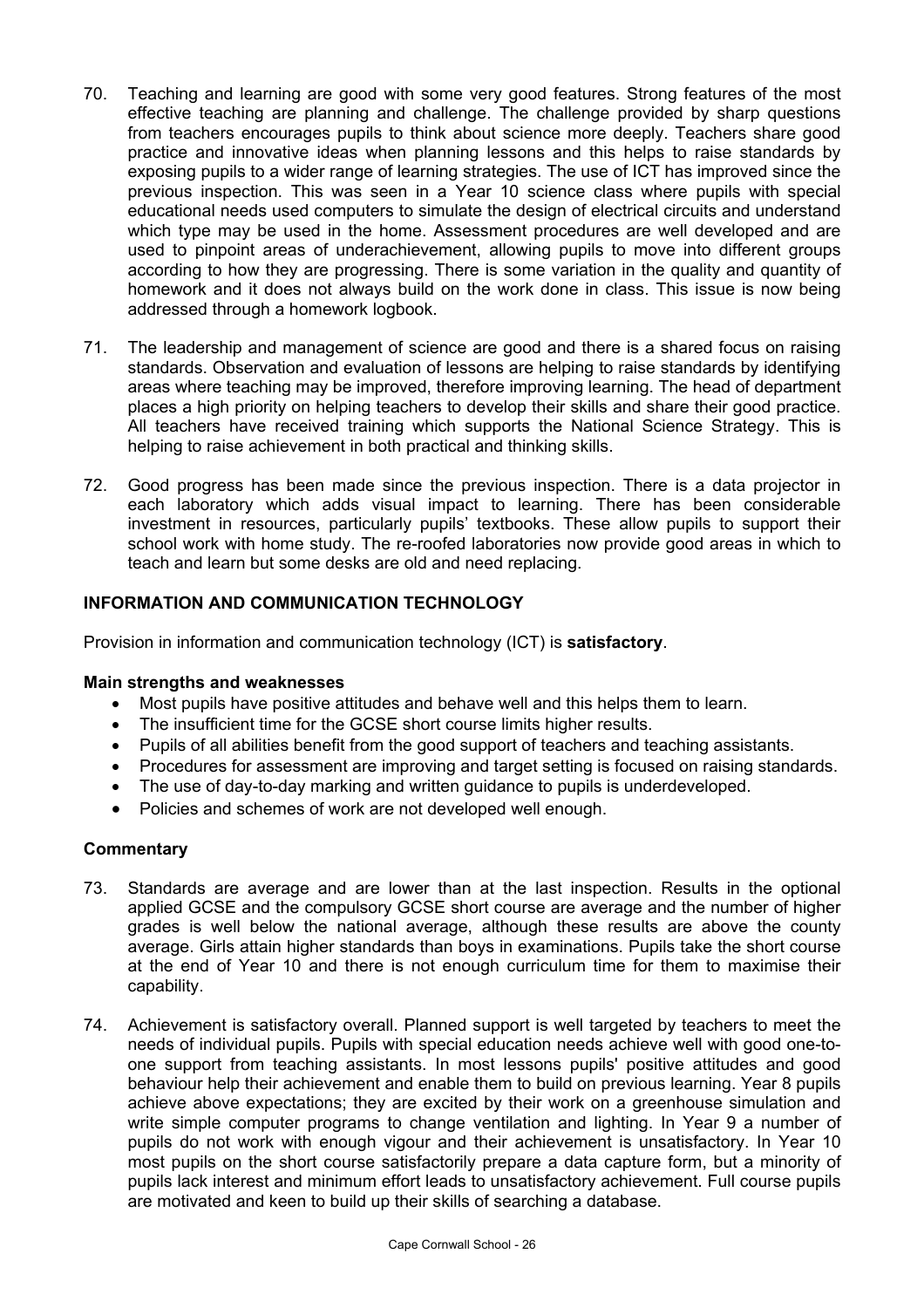- 75. Teaching and learning are satisfactory. Teachers are knowledgeable, lessons are well planned with a range of activities and extension tasks to engage pupils and meet all their learning needs. Management of pupils at the start of lessons is good with clear introductions and shared learning objectives; however, the learning is not reviewed well enough at lesson end. In some lessons, teachers have not developed effective strategies to deal with poor behaviour and lack of motivation. Formal assessment is good at the end of each unit in Years 7 to 9 and pupils know their attainment targets achieved and new target grades enhance their motivation for learning. Ongoing marking of printed work across the subject is underdeveloped, correct spelling is not reinforced and pupils do not have enough advice to systematically improve.
- 76. The ICT rooms are spacious and provide an effective working area. However, there are no window blinds and ventilation is poor. Computer equipment is up-to-date and pupils benefit from individual access to a computer. ICT benefits from the good technical support. Several subjects have interactive whiteboards, but are not fully using the strengths of this equipment to support teaching and learning. There are no ICT resources in the school library to provide wider access to research.
- 77. Leadership and management are satisfactory. The ICT team includes a non-specialist teacher who is well supported by a range of good resources prepared by the head of department, but documentation and schemes of work have not yet been developed to reflect school policies and fully meet the needs of new teachers. Informal links across the team are very strong. Good progress is being made, supported by a local authority adviser, to focus more sharply on assessment and target setting. Since the previous inspection, the curriculum has improved to meet requirements but standards have fallen. Improvement is unsatisfactory.

# **Information and communication technology across the curriculum**

78. The co-ordination and monitoring of the use of ICT in other subjects are unsatisfactory. The spare capacity in the two ICT rooms is not fully used. There is no planned ICT entitlement for pupils who do not benefit from discrete ICT lessons in Year 11, although there are opportunities for them to utilise their skills. In art and design and science, pupils are introduced to new software and extend their skills very well. Several subjects encourage the use of the Internet for research and word processing for GCSE coursework, for example English, geography, history and food. The computers in design and technology are not used effectively and music lacks appropriate software for pupils to develop composition skills.

# **HUMANITIES**

# **History**

Provision in history is **good**.

#### **Main strengths and weaknesses**

- Very good relationships support very positive attitudes towards history. Pupils achieve well.
- Good learning is supported by good teaching throughout the department.
- Teachers have a very good knowledge of history and this is enthusiastically shared with the pupils.
- Performance data is not used sufficiently to support developing pupils' targets for improvement.
- The department development plan is ineffective.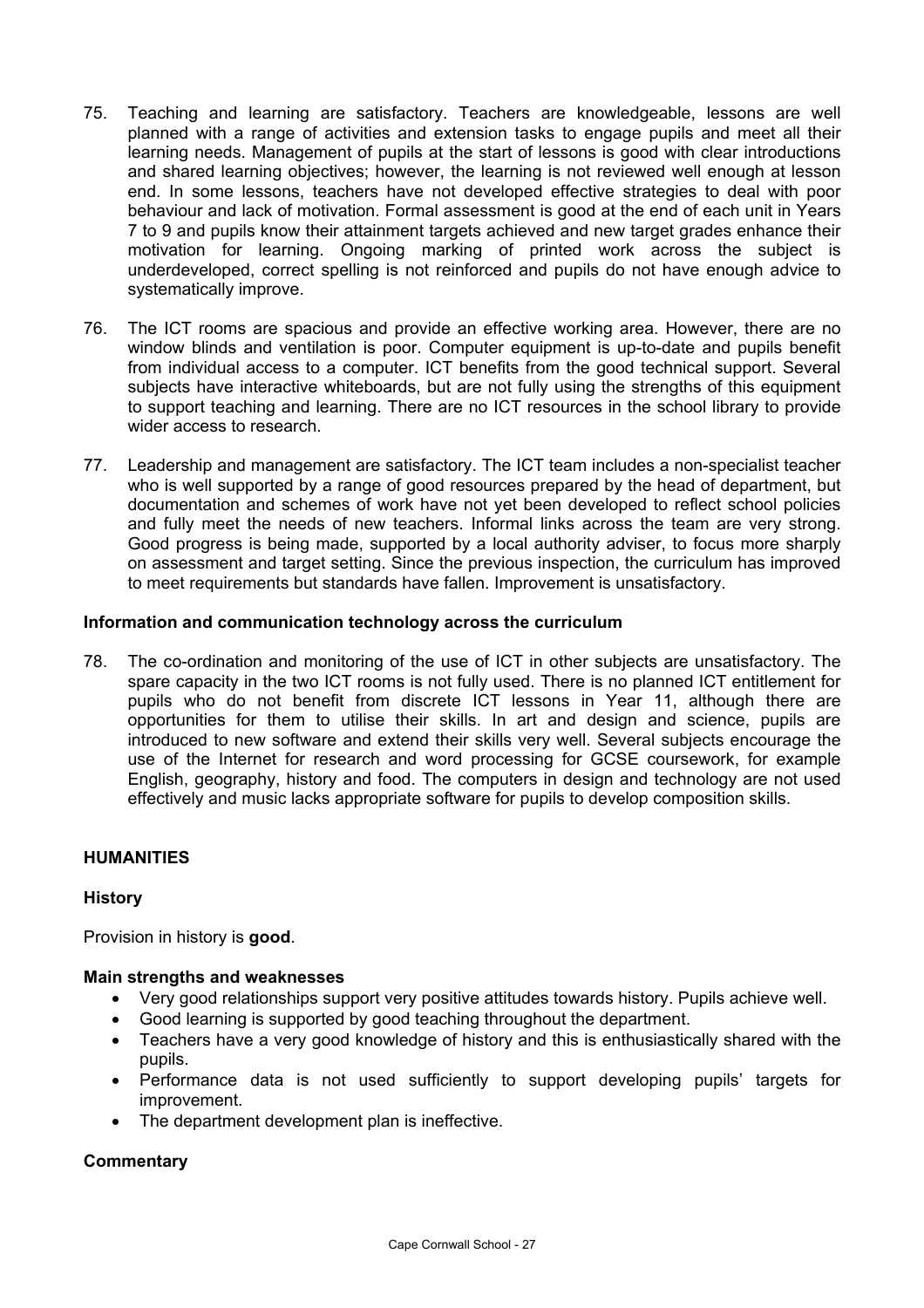- 79. Pupils start school with history standards which are below what is expected. Standards are at expected levels in Year 9 and above average in Year 11; as a result, overall achievement is good as pupils improve their learning throughout the school. In recent years, GCSE examination results have been above average; however, in 2004 they were well below the national average and for the boys they were significantly below. A number of factors, including staff absence and the inadequate use and interpretation of performance data, contributed to these results. However, current work indicates that standards have returned to the previous pattern. By Year 9 pupils develop a good range of historical skills; they are aware, for example, of the significance of primary and secondary sources in the analysis of the rise of the Nazis. By Year 11 pupils develop a good knowledge of the causal relationship between poor housing and bad health in the nineteenth century.
- 80. Teaching and learning are good in all years with some very good features. Teachers are very knowledgeable and their enthusiasm is readily shared with the pupils. As a result of this pupils have very good attitudes towards the subject and history has the highest take-up of an optional subject in Year 10. Teachers plan and organise their lessons well to provide an effective, structured learning environment. However, some question and answer sessions are a little long and pupils are not all equally involved. Written work is regularly marked, with encouraging comments, but clear targets for improvement are not always set and as a result many pupils do not have a clear enough understanding for further development. Record keeping is comprehensive but the data is not sufficiently analysed, particularly in Years 10 and 11. Recently more pieces of work have been given a National Curriculum level in Years 7 to 9. A particular strength of the department is the emphasis on local social and economic history.
- 81. Leadership and management are good because the department is well organised on a day-today basis. Over time the popularity of the subject has grown. Schemes of work have been revised and strengthened. The department works well with the geography and drama departments and fieldwork is strong. Longer term planning is not as effective because the departmental development plan does not reflect current priorities nor does it identify success criteria or financial implications.
- 82. Improvement since the last inspection is satisfactory because interpretation of data remains an area of weakness.

# **Geography**

Provision in geography is **good**.

#### **Main strengths and weaknesses**

- Good learning is supported and promoted by good teaching. Pupils' achievement is good.
- Very good relationships encourage and support good achievement.
- The range of written and visual resources is very good.
- Fieldwork is very extensive and underpins some very good local GCSE coursework.
- The National Key Stage 3 Strategy has yet to be fully embedded and this means the pace of learning can be too slow.

#### **Commentary**

83. Pupils start school with standards which are below the expected level. By Year 9, pupils are working at the nationally expected level; this confirms the most recent teacher assessments. Present standards in Year 9 indicate good achievement. The standard of work seen in Year 11 is above the national average and this confirms standards reached in recent years. Achievement in Years 10 and 11 is good. Pupils with special educational needs achieve as well as their peers because of good support from teachers and assistants. The A\*-C GCSE results in 2004 were well above national expectations with 80 per cent of pupils securing higher grades. This was significantly better than pupils nationally and the girls were better than the boys, securing 90 per cent A\* to C grades. This represented very good achievement.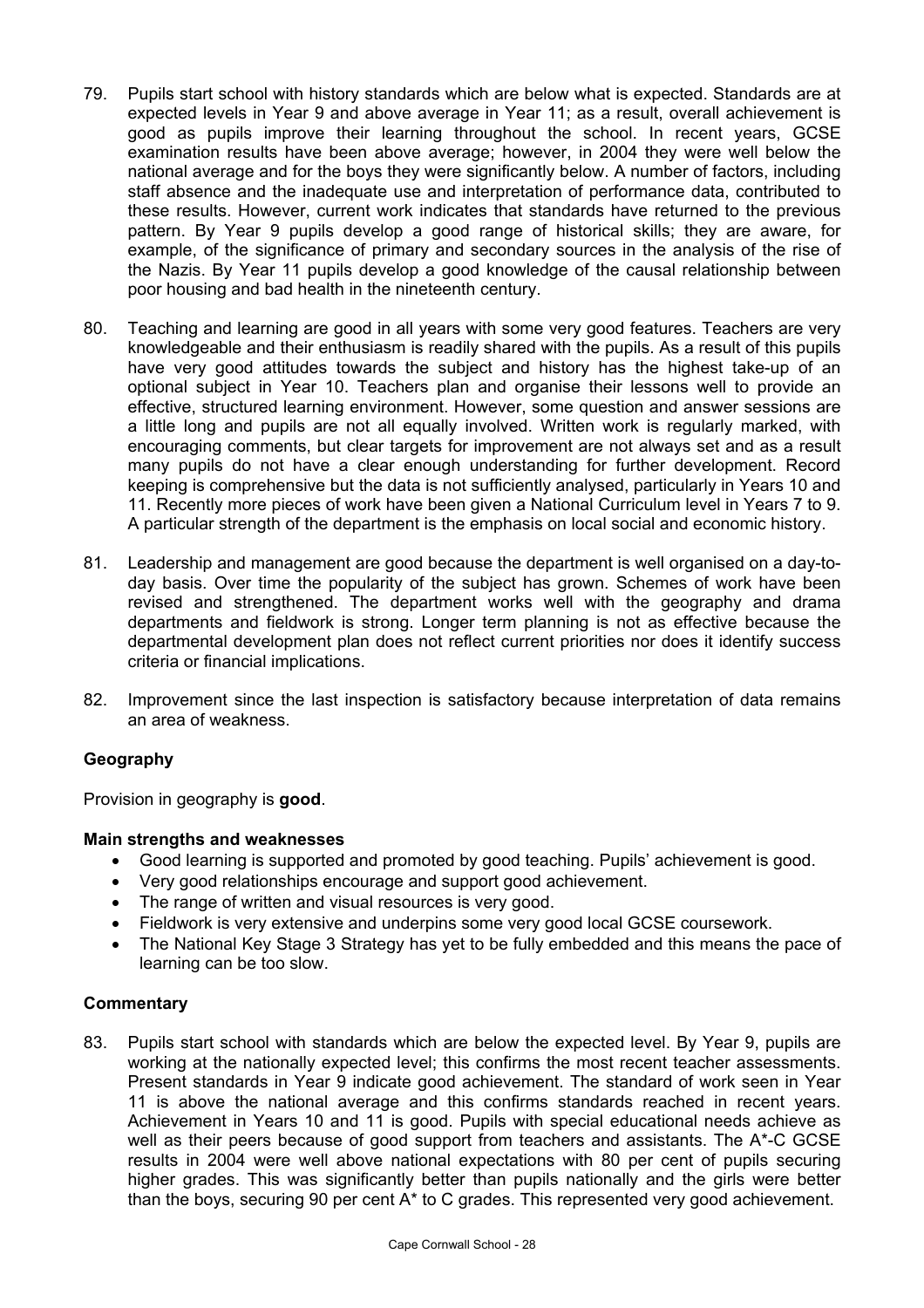- 84. By Year 9 pupils have average geographical skills and can discuss the main differences between more and less economically advanced countries. By Year 11 pupils have undertaken a very good range of fieldwork activities and as a result are able to produce some very highquality local study coursework. Attitudes and relationships are very good because of the teachers' high expectations of the pupils.
- 85. Teaching and learning are good in all years, with strong consistency. Lessons are characterised by the teachers' very knowledgeable and well-planned delivery that provides an effective, structured learning environment. There are effective question and answer sessions with all pupils making significant contributions. Pupils have strong study skills and work with considerable focus and application. A very extensive range of visual and written materials develops pupils' learning well. The recent introduction of end of term reports with clear and comprehensive targets for improvement from Year 8 on enable pupils to have a good understanding of what they need to do to improve their work. Pupils in Years 10 and 11 receive well-structured advice about how to prepare for examinations. Pupils have, because of this thorough organisation and preparation, achieved well over a period of some years. The department has introduced the National Key Stage 3 Strategy; however, in lessons some activities are rather too long and this leads to a few pupils losing focus and to a subsequent reduction in the overall pace of learning.
- 86. Leadership is good because there is a clear vision focused on further improvement. Management is good. Schemes of work are regularly reviewed and improved. In the last two years the department has introduced a new leisure and tourism course. The subject documentation is good and the putting of all the learning materials onto a CD-Rom for pupils provides very good access to the curriculum. There is effective collaboration with other departments and support is given to neighbouring schools. There is good teamwork in developing the bank of resources. The accommodation is good with large rooms with very good display work; however, the desks are too small for using large maps. Improvement since the previous inspection is good because the high standards and achievement have been maintained and teaching has improved.

#### **Religious education**

Provision in religious education is **unsatisfactory**.

#### **Main strengths and weaknesses**

- Standards and achievement are poor in Years 10 and 11 and unsatisfactory in Years 7 to 9.
- Teaching and learning are unsatisfactory and pupils find the subject uninteresting.
- Leadership and management are unsatisfactory.

- 87. Pupils arrive in Year 7 generally with levels of knowledge and understanding lower than those expected. Pupils in Year 7, when interviewed, named religious education as a lesson they find boring. Similarly, pupils in other years have similar views. This contributes to standards that are below expectations overall and well below in Years 10 and 11. Achievement is unsatisfactory in Years 7 to 9 and poor in Years 10 and 11.
- 88. Of 131 pupils who followed the GCSE short-course last year, 31 were not entered for the examination and a further 52 obtained grades that were below, and often well below, those predicted for them on the basis of their prior attainment in other subjects. The underlying reason for pupils in all year groups failing to reach the standards expected of them is that, whilst the curriculum offered to pupils matches the requirements of the locally agreed syllabus in terms of content, it is delivered in such an unchallenging way that it is impossible for pupils to achieve high standards.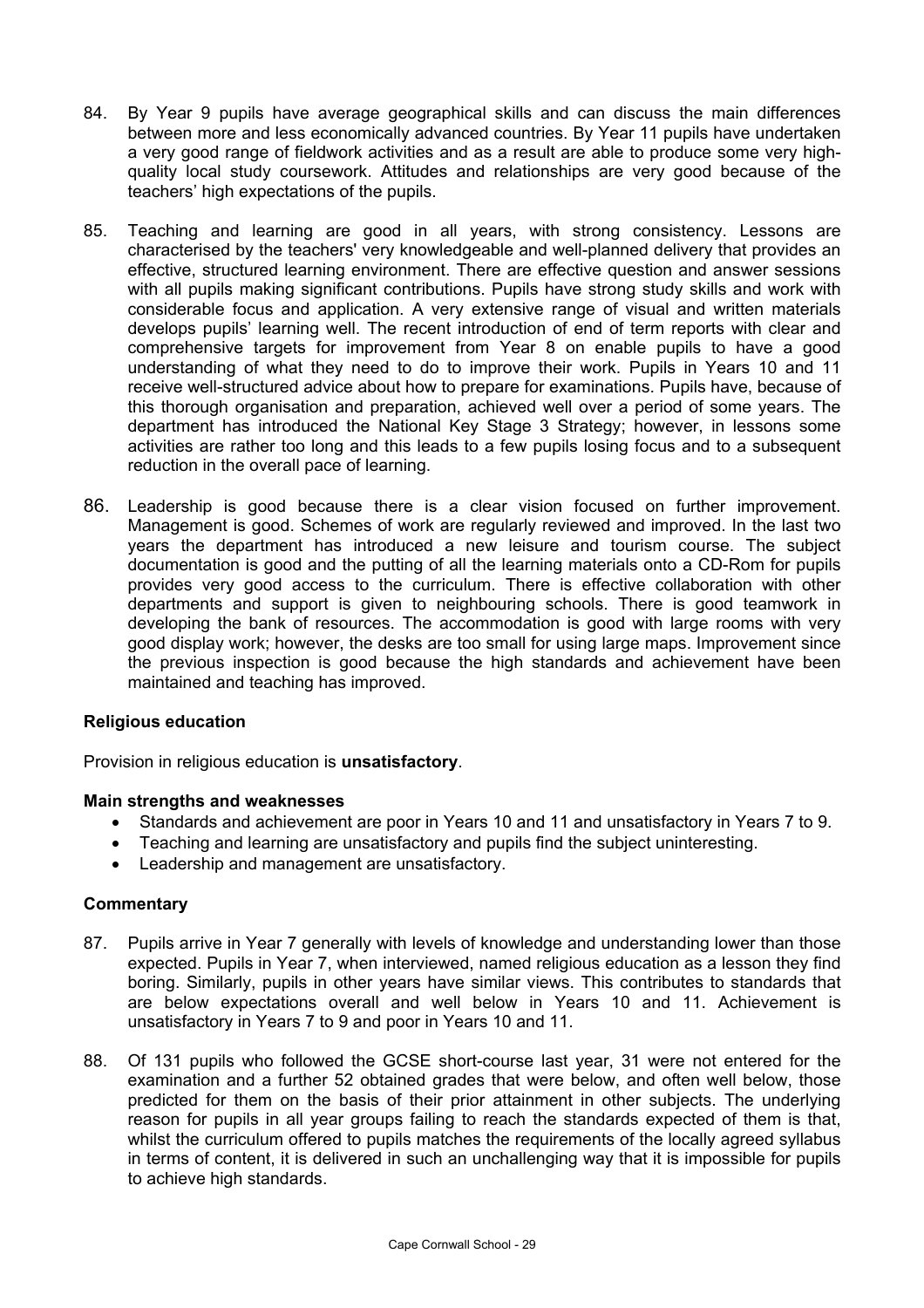- 89. Teaching and learning are unsatisfactory. A single teacher delivers the subject to more than 500 pupils each week and this makes it very difficult to tailor work to pupils' individual needs or to respond helpfully to them, on an individual basis, about the work they produce and how they can improve. However, the use of word-searches and crosswords is inappropriate. Planning is extensive but is almost entirely about content to be covered and activities for pupils to do. Learning objectives are not clearly stated and therefore pupils have too little idea of why they are being asked to undertake the work they are given. However, pupils are well managed and relationships are good.
- 90. Assessment is unsatisfactory. Although levels and grades are now being recorded, they are often inflated and there is too little work in pupils' books that corresponds to the requirements of the levels and grades awarded. There has been a recent attempt to introduce assessment to help pupils in their learning and to encourage them to set targets for themselves.
- 91. Leadership and management are unsatisfactory. The head of department teaches all classes in the school bar two. She is overwhelmed by the number of pupils she teaches each week and misses the input of new ideas about teaching methods and assessment that might come if she were able to share good practice with colleagues. Although she is provided with, and carefully keeps, a considerable amount of data on pupils, it is little used to improve pupils' performance.
- 92. Improvement since the previous inspection is unsatisfactory. Although the introduction of the GCSE short course is believed by the school to have improved the quality of religious education in Years 10 and 11, inspection evidence does not bear this out. In addition, the provision for pupils in Years 7, 8 and 9, which was satisfactory at the time of the last inspection, is now unsatisfactory.

# **TECHNOLOGY**

# **Design and technology**

# **Food and textiles**

Provision in design technology for food and textiles is **good**.

#### **Main strengths and weaknesses**

- Pupils achieve well across Years 7 to 11.
- Accommodation is very good.
- There is good liaison with the other technology subject for joint planning and the development of common policies.
- Leadership and management are good.
- In Years 7 to 9, assessment has not been developed to inform fully pupils and to identify National Curriculum levels.

- 93. Standards at the end of Year 9 in 2004 are similar to national expectations. Current standards in Year 9 are above expectations and achievement is good. There is a good focus on both designing and making activities to learn practical skills and to gain a good understanding of design.
- 94. GCSE results in 2004 are average. In Years 10 and 11, current standards are above average and achievement is good. This is an improving situation. Pupils have a good understanding of the design process; for example, coursework is developed well and is based on good research and investigation to explore a range of design concepts. There is good use of ICT in coursework for presentation and data handling.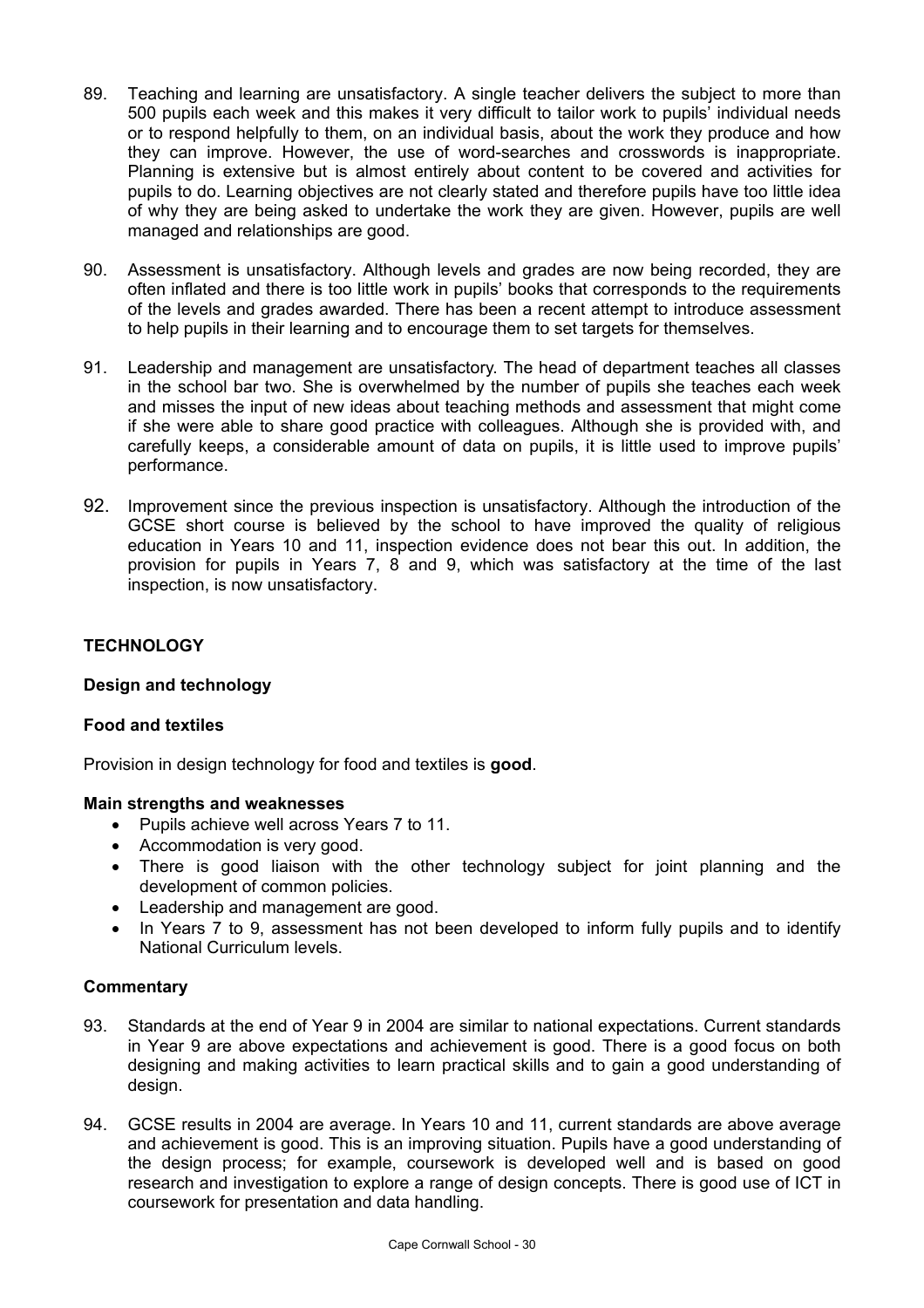- 95. Teaching and learning are good. Teachers have a good working relationship with all pupils and this contributes to their good motivation and progress. Pupils with learning difficulties are supported well in lessons and also make good progress. Teaching material is prepared well to effectively match the learning needs of all pupils.
- 96. Leadership is good with clear direction for the development of the subject. Management is good and there is effective liaison with the resistant materials staff for joint planning in Years 7 to 9 and developing common subject policies. Assessment is now well established across Years 7 to 9 but pupils are not fully informed, so do not have a good understanding of National Curriculum levels. In Years 10 and 11, ongoing assessment is effectively used to guide pupils on how to improve their work. Schemes of work in Years 7 to 9 are well planned but do not clearly identify cross-curricular themes, for example, numeracy, ICT and citizenship. There are good opportunities to extend the experience of pupils through industrial links.
- 97. Accommodation is very good. Teaching rooms are well organised and provide stimulating learning areas for pupils. The resources for teaching and learning are good, although there is limited provision for ICT work within the department. Display is used effectively to show expectations of quality, content and presentation. A technician provides very good support for the department.
- 98. Since the previous inspection the provision for ICT has not improved sufficiently in the food and textile areas. However, standards have been maintained and improvement has been satisfactory.

# **Resistant materials**

Provision in design technology for resistant materials is **unsatisfactory**.

#### **Main strengths and weaknesses**

- Leadership is unsatisfactory and has not done enough to raise standards.
- Teaching and learning in Years 10 and 11 are unsatisfactory.
- Accommodation is very good but poorly organised.
- There is good liaison with food and textiles for joint planning and the development of common policies.
- The results in the GCSE resistant materials course are well below average.
- In Years 7 to 9 there is limited coverage of elements of the curriculum.

- 99. Standards at the end of Year 9 in 2004 are similar to the national expectations. Current standards in Year 9 are average and achievement is satisfactory. However, there is an overemphasis on making and pupils are not gaining a good understanding of the design process. Graphical skills are underdeveloped. Overall, the curriculum in Years 7 to 9 is unsatisfactory and pupils do not gain relevant experiences or understanding of structures, mechanisms, electronics, control systems and computers for manufacturing processes.
- 100. GCSE results in 2004 for resistant materials are well below the national average. A third of pupils did not meet their predicted GCSE grade. Current Year 11 standards are below average and achievement is unsatisfactory. Pupils have a weak understanding of the design process and fail to explore a range of design concepts for coursework. Design ideas based on thorough research are not produced and graphical skills are underdeveloped. Although opportunities and facilities are available, ICT is not used enough in coursework for presentation and graphical design.
- 101. Teaching and learning are satisfactory in Years 7 to 9. In Years 10 and 11, where pupils lack interest and motivation, teaching and learning are unsatisfactory. Where teaching and learning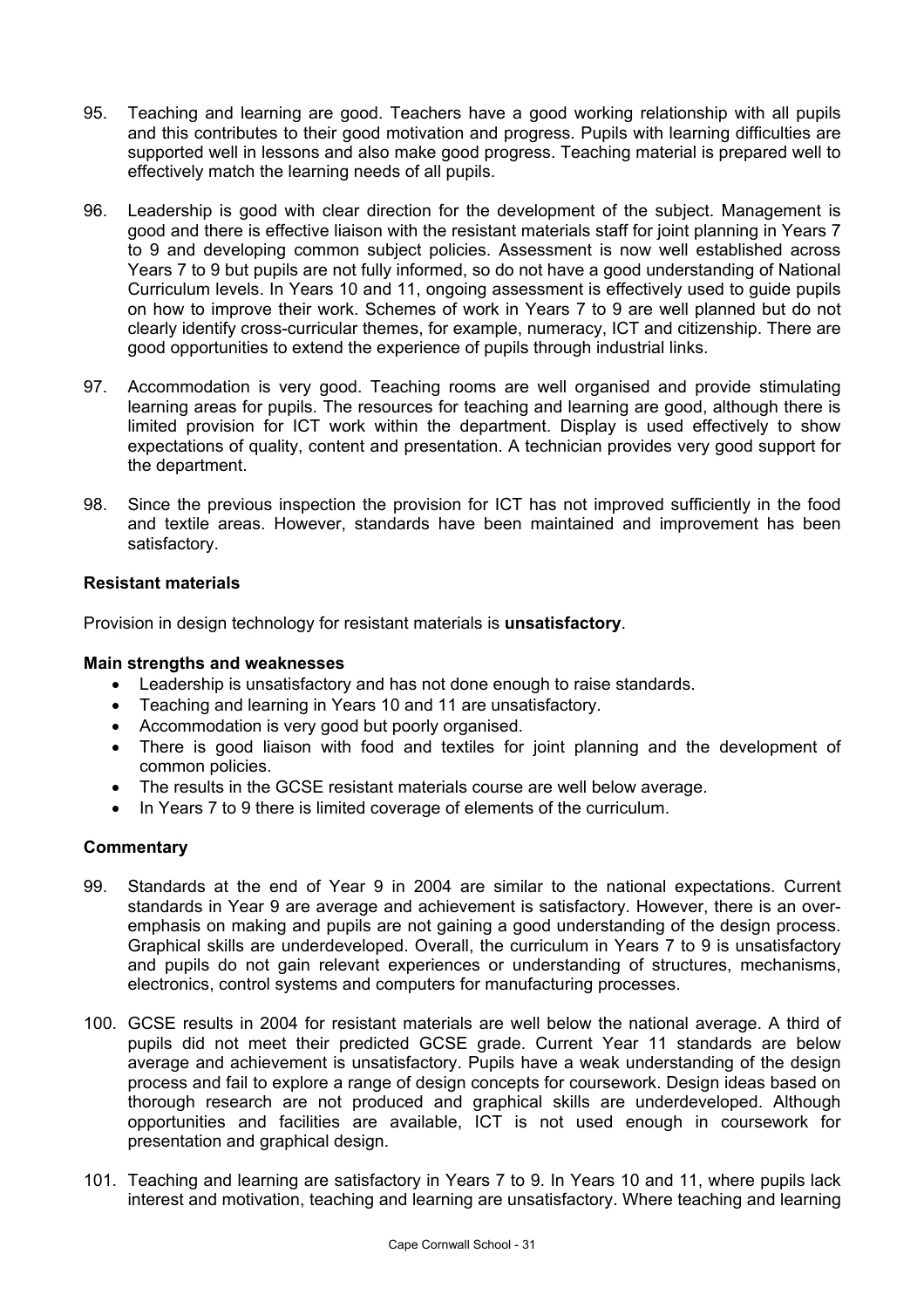are unsatisfactory there is often a lack of challenge in lessons and the pace of learning is too slow. However, pupils who have learning difficulties make satisfactory progress because they are supported well in lessons, particularly with the help of teaching assistants.

- 102. The leadership of the subject is unsatisfactory because there is a lack of direction and planning to raise standards. However, management is satisfactory. This is because there are some strengths, for example, good liaison with the food and textiles for joint planning in Years 7 to 9 and the development of common policies. Assessment practice is now well established across Years 7 to 9. In Years 10 and 11, assessment is not effectively used to guide pupils on how to improve their work. Schemes of work in Years 7 to 9 are well planned, but do not clearly identify cross-curricular themes, for example, numeracy, ICT and citizenship.
- 103. Accommodation for design and technology is very good. However, the teaching rooms are not well organised and do not provide a stimulating learning environment for pupils. Resources for teaching and learning are satisfactory. There are good opportunities to extend the experience of pupils through industrial links. There is good provision for ICT work, including research and manufacturing processes, but very limited use is made of this. Display is not used effectively to interest pupils and to show expectations of quality, content and presentation. A technician provides good support for the department and risk assessments are completed well.
- 104. Since the previous inspection the provision for ICT has been improved. However, there has been a decline in the quality of teaching and the standards achieved by pupils. Progress since the previous inspection is unsatisfactory.

# **VISUAL AND PERFORMING ARTS**

# **Art and design**

Provision in art and design is **very good**.

#### **Main strengths and weaknesses**

- Teaching is very good and sometimes excellent, leading to very good learning and achievement.
- GCSE examination results in both art and photography are well above average and currently the best results in the school.
- The head of department gives very good leadership to a strong teaching and support team, ensuring that high standards are maintained.
- The very positive attitudes and very good behaviour of pupils support an enjoyable and productive ethos for learning.
- ICT is well used in digital imaging and manipulation, in both photography and art and design.

- 105. Standards are high and pupils achieve very well in all years. They arrive at the school with standards which are similar to expectations. By the end of Year 9, standards are above expectations and by the end of Year 11 they are well above average, indicating very good achievement through the school. GCSE examination results in 2004 were well above average, with photography results at 100 per cent A<sup>\*</sup>-C grades. Both art and design and photography results were the highest in the school.
- 106. Teaching is very good in all years and on occasion it is excellent. As a result, learning is very good and achievement is high. Teachers have an excellent command of their subject and teach with confidence and enthusiasm. They are very well supported by a graduate technician and a teaching assistant who is herself a practising artist. Photography is taught very effectively in after-school classes. Digital imaging and manipulation are expertly taught. Pupils are very positive in their attitude to work and are very well behaved in lessons, resulting in a positive, enjoyable and industrious environment for learning. Their achievements improve the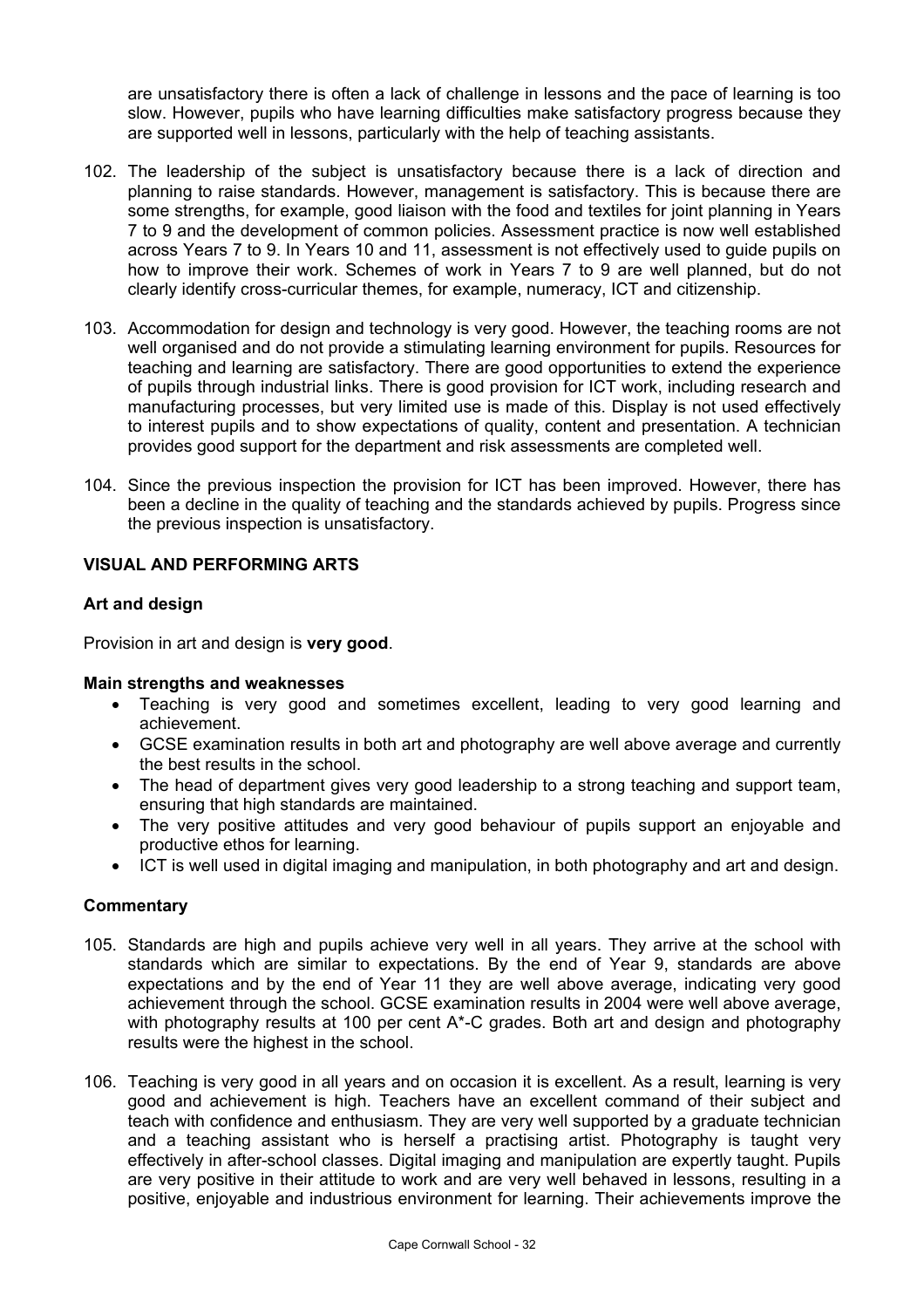appearance of the school considerably, in both their ceramic work in the gardens and the excellent displays around the school. Teachers encourage independent learning and challenge pupils' critical thinking skills in well-planned sessions of self-critical evaluation.

- 107. The head of department gives very good leadership and is a good manager. Very good relationships exist within the team and good practice is routinely shared. Standards of work are monitored and maintained at a high level, although assessment and examination data are not analysed with sufficient rigour. Accommodation for art is good, but lacks storage space, which affects the three-dimensional work and creates particular difficulties at examination times. Digital art is developing well, ably supported by those who tutor pupils after school. Clay work is very well taught, but the dual use of the room for clay and painting creates management problems, especially where lessons are single one hour sessions.
- 108. The department has made very good improvement since the previous inspection and is a crucial component in the school's bid for specialist status.

# **Music**

Provision in music is **good**.

#### **Main strengths and weaknesses**

- Standards have improved in Years 10 and 11 and are above average.
- Teaching, learning and achievement are good in all years.
- Further development of the curriculum and some assessment procedures is required.
- There are insufficient resources for music technology.

- 109. Standards on entry to the school are below average and pupils' prior experience varies widely. At the end of Year 9, standards are similar to expectations. In Years 7 to 9 pupils perform, compose and appraise in a variety of styles to develop a broad understanding. Current standards in Year 11 are above average and have risen since the last inspection. GCSE results in 2004 were also above average. Standards of performance are good in all years. Over 30 per cent of pupils learn instruments compared to the national average of 10 per cent. However, the very limited access to music technology restricts the development of composing skills for all. Achievement in Years 7 to 11 is good.
- 110. Teaching and learning are good. Teachers are lively and encouraging and this catches the enthusiasm and interest of their pupils. Their subject knowledge is secure. Lessons are well planned with tasks that increase in level of difficulty throughout the lesson, enabling good progress. Tasks are varied and explanations are clear. Questions are well used to check prior knowledge. Pupils enjoy their lessons and in Years 10 and 11 they have developed good independent learning skills. In some lessons in Years 7 to 9, more time is needed to consolidate learning and some background chatter slows the pace of the lessons. Teachers have a good knowledge of their pupils and help them to improve their work.
- 111. Leadership is good and the subject leader has a clear sense of direction for the department. Planning for the future is good. Management is satisfactory. A suitable curriculum is in place with a good balance of musical styles. Assessment is accurate in Years 10 and 11 but standards in Years 7 to 9 were under-estimated in 2004. In Years 7 to 9 pupils need more advice when making their self-assessments to award realistic grades. In Years 10 and 11 pupils are aware of the examination marking criteria but are not aware of teacher assessments of their coursework. The department has moved into a new suite of rooms since the last inspection and accommodation is very good. Staffing is enhanced by a music technician and seven instrumental teachers. The department now has more full-sized keyboards and a good set of drums for world music. Resources for music technology are insufficient and this adversely affects standards in composing. Music technology was an issue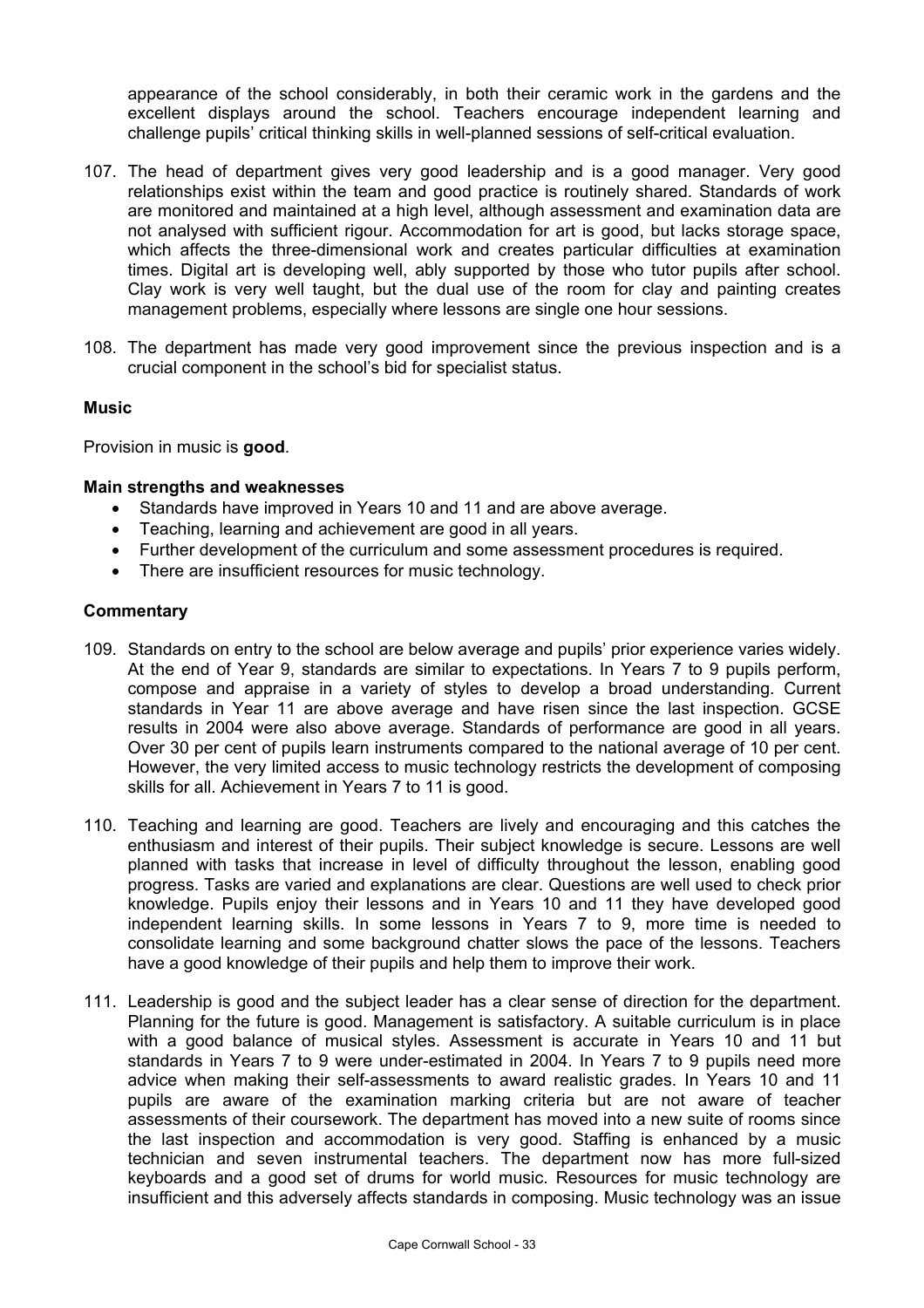in the previous report and, while the school has added some computers, only two are linked to music keyboards and the appropriate software.

112. Improvement since the last inspection has been good.

# **PHYSICAL EDUCATION**

Provision in physical education is **good**.

#### **Main strengths and weaknesses**

- The leadership of the department is good.
- Teachers have high expectations and encourage good standards of behaviour. Pupils achieve well.
- There is good provision for pupils with special educational needs.
- Assessment is not used to support day to day planning of lessons.

- 113. Standards at the end of Year 9 are in line with national expectations. In Year 11, GCSE standards are above average with 58 per cent of candidates attaining a pass at grades A\*-C. In core physical education, standards are in line with national expectations. This is because the time allocation for core physical education in Year 11 is below the expected average of two hours per week. In all years the standards of girls' work are similar to those of boys.
- 114. Pupils achieve well overall. In Years 7 to 9 achievement is good and in the GCSE course and for non-examination pupils in Years 10 and 11 it is also good. However, for non-examination pupils in Years 10 and 11 there is too little time available to develop the wider aspects of the subject or to study activities in enough depth. Pupils with special educational needs achieve well because teachers set high standards, lessons have pace and pupils are challenged to improve their work.
- 115. Teaching and learning are, overall, good with some very good teaching. Teachers work hard to include all pupils and challenge individuals to reach higher standards of achievement. In Years 8 and 9 pupils work co-operatively and then watch each other's demonstrations. Good coaching points from the teacher allow pupils to improve their own performance. The quality of teaching, good relationships and the insistence on high standards encourage pupils to achieve well. The school has a sports co-ordinator who enhances the opportunities for physical education in all year groups and facilitates external coaching and staff training for a range of extra-curricular activities. The programme to assist and encourage the development of pupils who are gifted and talented in physical education is not well developed.
- 116. Leadership is good. The head of department has a good vision for raising standards. Teachers work closely as a team, being good role models and demanding good behaviour from pupils. Management is satisfactory. A new scheme of work, which relates closely to the National Curriculum, has been recently developed and a comprehensive department handbook is now in use. In all years the use of assessments to help plan for future learning needs to be more consistently applied so that pupils know what to do to improve.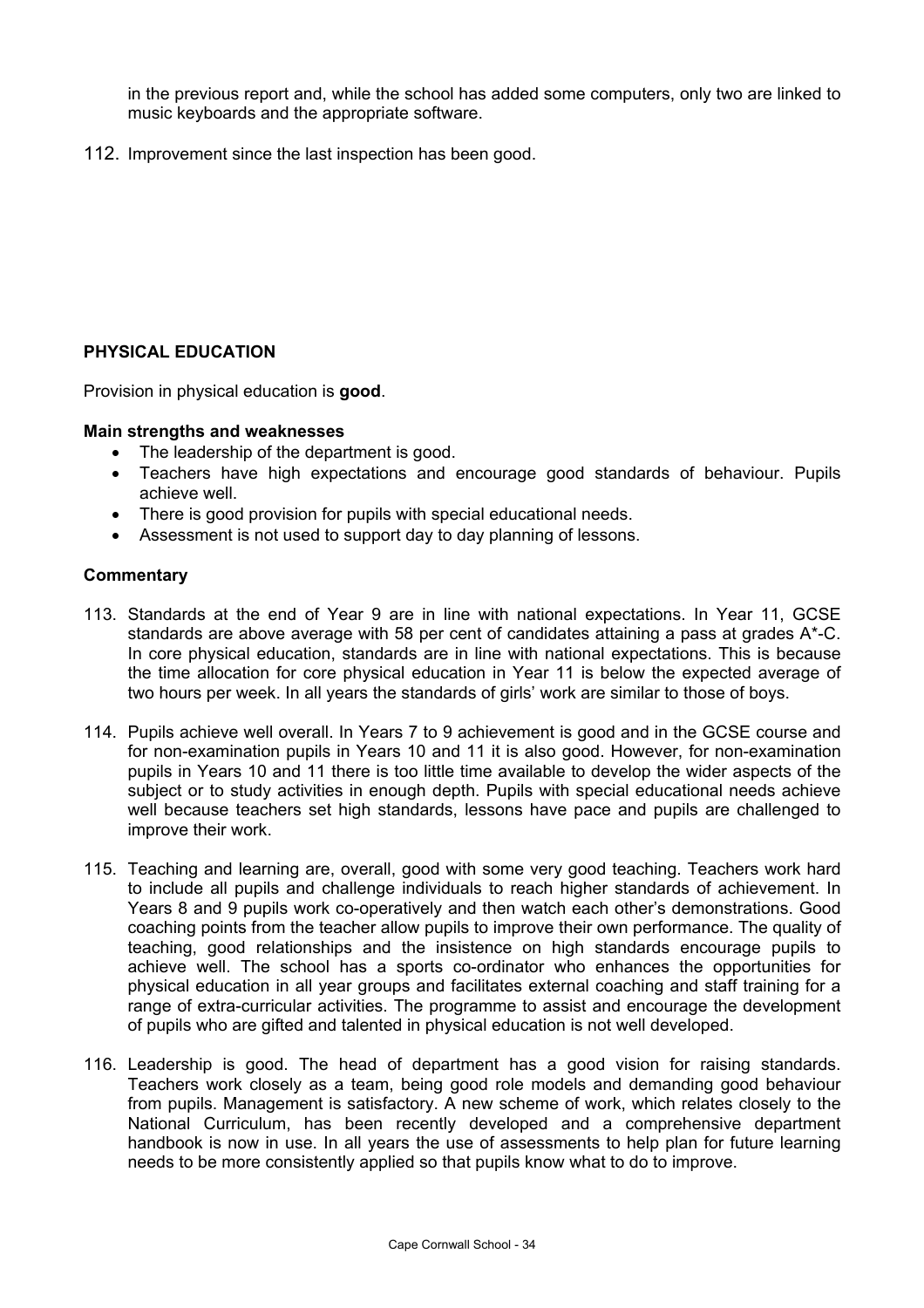117. There has been good improvement since the previous inspection. GCSE results are above average. The accommodation for physical education is now good. There is now an adequate supply of textbooks for the GCSE theory coursework, which has been rightly targeted as a route to improve the GCSE grades still further.

# **BUSINESS AND OTHER VOCATIONAL COURSES**

No subjects in this area were inspected.

# **PERSONAL, SOCIAL AND HEALTH EDUCATION AND CITIZENSHIP**

#### **Personal, Social and Health Education**

This subject was sampled. Personal, social and health education is taught in conjunction with citizenship. In the lesson seen, teaching and learning were good. In relating personal characteristics to career opportunities, the teaching engaged pupils' enthusiasm and learning benefited from the good working relationships evident in the classroom. The lesson was well planned and used ICT to help to explain the task. ICT was also the focus of the homework set. Pupils worked hard and achieved well. Personal, social and health education is integrated with the requirements of citizenship so that the subject areas are mutually supportive.

#### **Citizenship**

Provision for citizenship is **unsatisfactory**.

#### **Main strengths and weaknesses**

- The curriculum for discrete citizenship lessons is very good with a good range of visitors to enhance learning. The school has offered its first GCSE option this year.
- The teaching of citizenship is adversely affected by the temporary nature of the teachers.
- Teaching and learning are unsatisfactory, but there is too much unsatisfactory teaching in Years 8 and 9. However, there is some good and very good teaching in Year 11.
- Management is unsatisfactory and the work of the department is not effectively monitored.
- The planned projects and use of visiting speakers are very good and have a very positive impact on pupils' engagement in responsible community action.
- Assessment of work is inconsistent.

- 118. Pupils' standards in Years 9 and 11 are below expectations. Their achievement is unsatisfactory overall. However, there are some good opportunities to engage in community work.
- 119. Teaching and learning are unsatisfactory, but there are good and very good elements evident in lessons, in particular with Years 10 and 11. However, some teachers do not have a sufficient level of expertise in the citizenship curriculum, whilst others do not have adequate strategies for coping with challenging behaviour in some lessons. The teaching of citizenship is adversely affected by the temporary nature of the teachers, who volunteer from other subject areas. Lessons are generally well planned and often well resourced, with some very good topics to challenge pupils and develop their skills of enquiry and communication. There is a need to develop and share good teaching practice.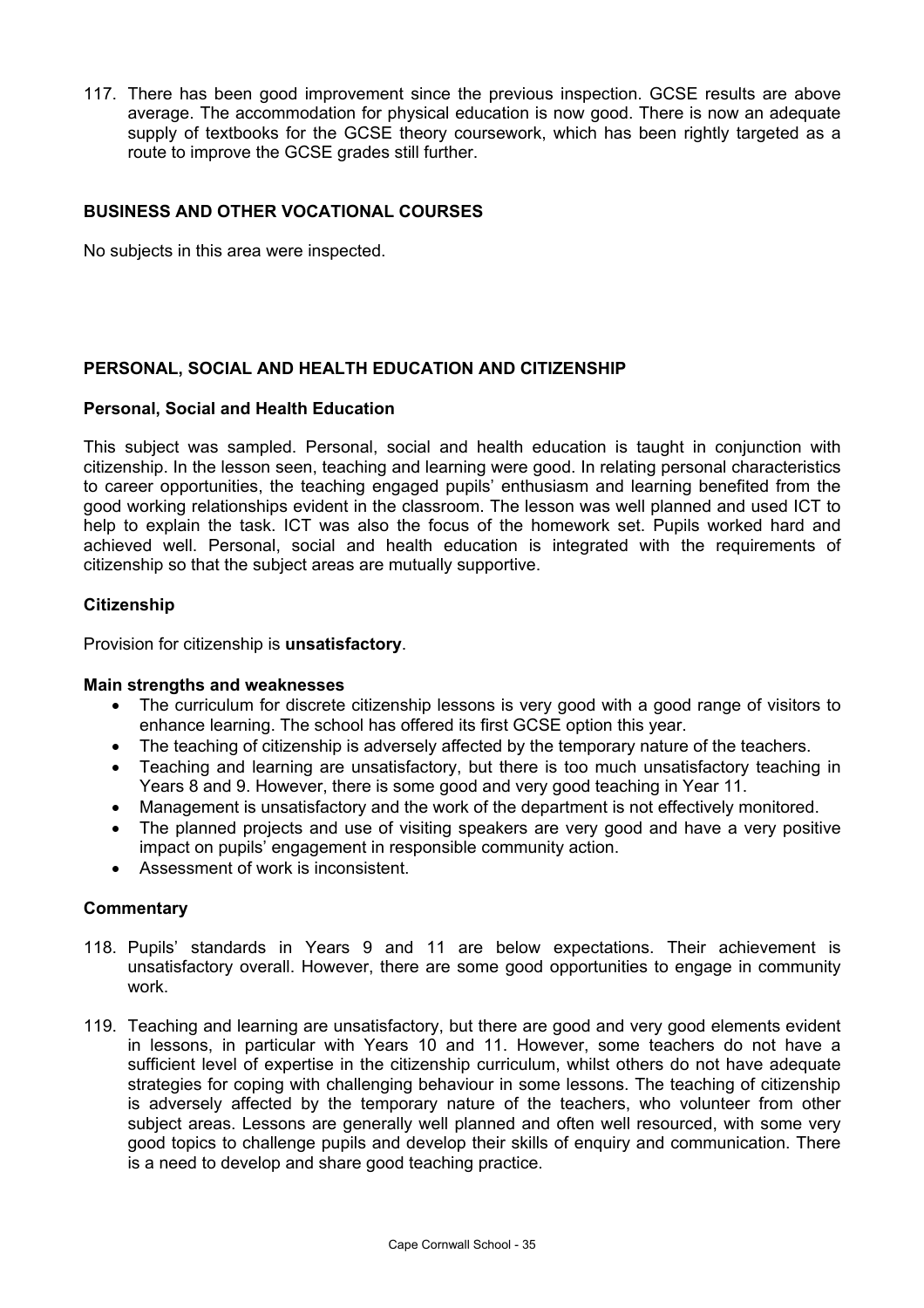120. The head of department offers satisfactory leadership, having audited the curriculum, developed individual programmes of study for each year and set up a good programme of visits and visitors to enhance the curriculum. Management is unsatisfactory because insufficient time is allowed for the head of department, who is also head of one of the sciences, to monitor, manage and develop the teaching team. He has initiated the GCSE in citizenship as an option for the current Year 11 and the take-up is encouraging. Several subject departments are making an effective, planned contribution to citizenship, notably English, science, history and physical education.

# **PART D: SUMMARY OF THE MAIN INSPECTION JUDGEMENTS**

# **Inspection judgement** Grade **Grade**

| The overall effectiveness of the school                              |   |
|----------------------------------------------------------------------|---|
| How inclusive the school is                                          |   |
| How the school's effectiveness has changed since its last inspection | 5 |
| Value for money provided by the school                               |   |
|                                                                      |   |

| <b>Overall standards achieved</b> |  |
|-----------------------------------|--|
| Pupils' achievement               |  |

| Pupils' attitudes, values and personal qualities (ethos)  |   |
|-----------------------------------------------------------|---|
| Attendance                                                |   |
| <b>Attitudes</b>                                          |   |
| Behaviour, including the extent of exclusions             | 5 |
| Pupils' spiritual, moral, social and cultural development |   |

| The quality of education provided by the school                  |   |
|------------------------------------------------------------------|---|
| The quality of teaching                                          |   |
| How well pupils learn                                            | 4 |
| The quality of assessment                                        | 4 |
| How well the curriculum meets pupils needs                       | 4 |
| Enrichment of the curriculum, including out-of-school activities | 4 |
| Accommodation and resources                                      | 3 |
| Pupils' care, welfare, health and safety                         | 3 |
| Support, advice and guidance for pupils                          | 5 |
| How well the school seeks and acts on pupils' views              | 4 |